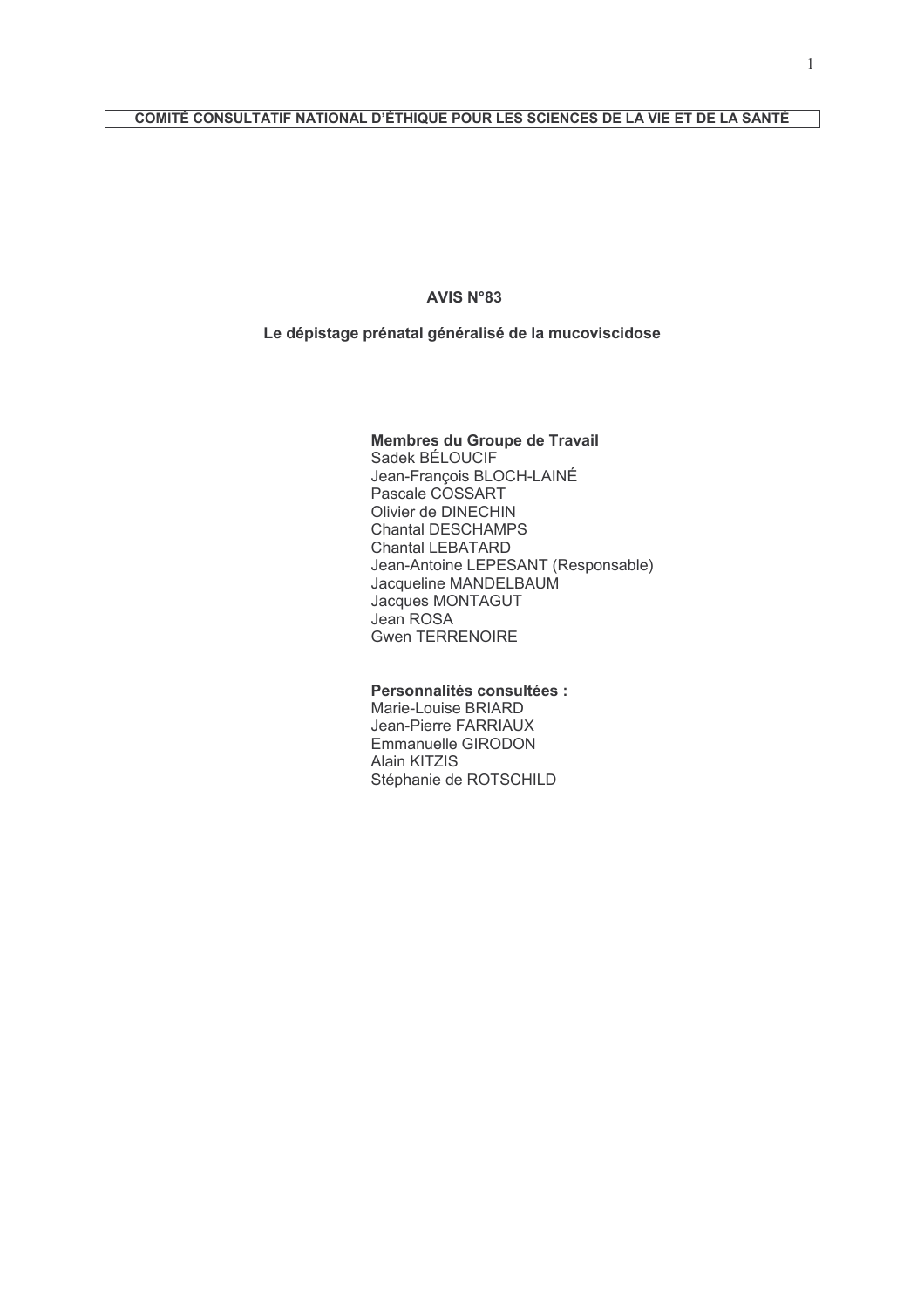Le CCNE a été saisi, le 19 décembre 2002, par le Professeur KITZIS du CHU de Poitiers, d'un projet d'étude pilote concernant le dépistage de la mutation F508 del du gène CFTR chez la mère en début de 2<sup>ème</sup> trimestre de grossesse. La finalité de ce dépistage est de proposer un diagnostic prénatal afin d'identifier les couples à risque. L'objectif de l'étude pilote envisagée est d'évaluer s'il est possible et acceptable de réaliser un tel test avant son éventuelle généralisation à l'ensemble des femmes enceintes. La mutation F508del, à l'état homozygote ou en combinaison avec d'autres mutations du gène CFTR, est la plus fréquemment responsable des manifestations de la mucoviscidose. Il s'agit d'une maladie le plus souvent très grave et invalidante, qui ne bénéficie actuellement d'aucun traitement décisif, et pour laquelle l'interruption de grossesse en cas de découverte fœtale peut être demandée par la femme

Le débat international concernant le dépistage prénatal de la mucoviscidose reste ouvert et n'apporte aucune réponse définitive (voir à ce sujet le document de l'analyse de G. Terrenoire joint en annexe).

### - I - Le contexte de la saisine.

Une maladie génétique grave. La mucoviscidose est dans notre pays une des maladies héréditaires graves les plus fréquentes (près de 200 naissances par an); c'est une maladie multi-systémique causée par des mutations du gène cystic fibrosis transmembrane conductance regulator (CFTR) qui entraînent une anomalie du transport du chlore à travers les membranes cellulaires. Ceci provoque notamment une accumulation de mucus dans les poumons et le pancréas, d'où de graves difficultés respiratoires et digestives.

La prévalence en France est de l'ordre de 1/5 000 naissances avec d'importantes différences régionales. Ainsi, en Bretagne la prévalence est de 1/2 000. En région parisienne et dans le sud de la France, elle est de l'ordre de 1/10 000. On estime à près de 2.000.000 le nombre de personnes porteuses à l'état hétérozygote d'une mutation du gène CFTR et à 5 000 le nombre de personnes malades en France actuellement.

La transmission se fait sur un mode autosomique récessif. Deux parents hétérozygotes pour une mutation du gène CFTR ont ainsi un risque de 1/4 d'avoir un enfant atteint de mucoviscidose

La mutation F508 del est la plus fréquente des mutations responsables de la mucoviscidose. En France, elle représente 70% de ces mutations. Près de 1200 mutations différentes ont été identifiées dans le gène CFTR depuis sa découverte en 1989. Les trousses de recherche, génotypique disponibles concernent environ 30 mutations. Il n'y a pas toujours une corrélation étroite entre le génotype (combinaison de mutations) et les phénotypes (manifestations cliniques de la maladie). L'homozygotie pour la mutation F508del est généralement accompagnée d'une forme grave de manifestation précoce, mais d'autres mutations peuvent être associées à des formes modérées ou de révélation tardive.

L'histoire naturelle de la maladie est très variable. Deux tiers des malades sont diagnostiqués avant un an, parfois chez le nouveau-né à l'occasion d'un ileus méconial, situation devenue rare depuis le dépistage échographique durant la grossesse. Le diagnostic moléculaire a permis d'identifier un nombre croissant de formes rares qui sont caractérisées par des symptômes modérés (sinusite, bronchite). Elles ne sont parfois découvertes qu'à l'âge adulte, à l'occasion de manifestations pulmonaires ou digestives ou encore à l'occasion d'une stérilité primaire masculine et, plus récemment, de difficultés de reproduction chez la femme. La précocité de la prise en charge et l'amélioration des soins ont permis une augmentation de l'espérance de vie des personnes malades qui est passée progressivement de 15 - 20 ans à 30 -35 ans en movenne.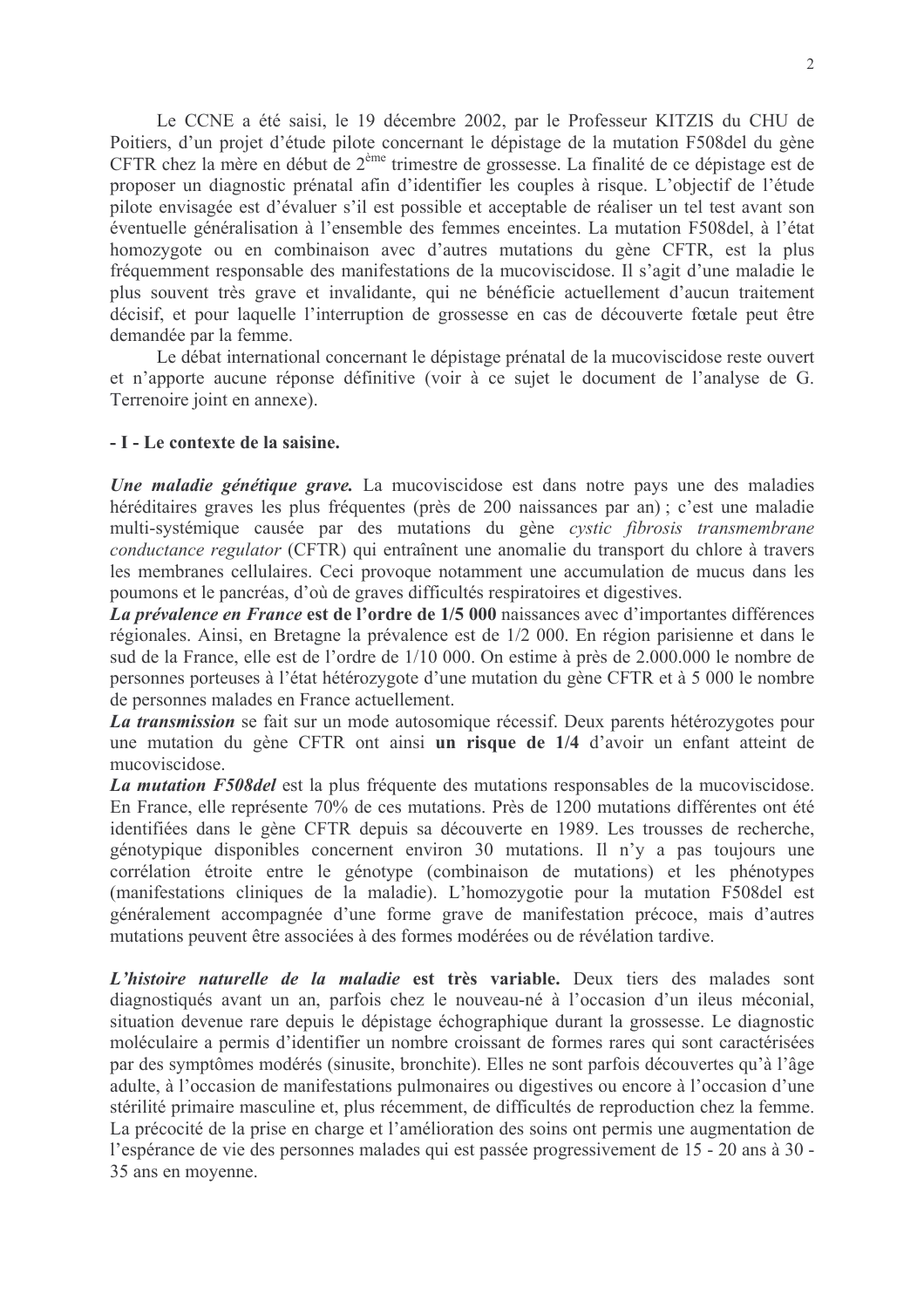La représentation sociale et l'expérience de la maladie se sont relativement répandues à travers des émissions télévisées de forte audience (Téléthon). Cependant, les connaissances génétiques sous-jacentes ne semblent pas actuellement accessibles à un aussi large public.

Le caractère particulier et la gravité de la mucoviscidose en font une maladie génétique redoutée. Aucun traitement curatif n'est actuellement disponible et tout se limite en effet à une prévention des infections. Il est possible de réaliser parfois des greffes d'organes (essentiellement pulmonaires). La relative rareté de cette maladie et l'augmentation de l'espérance de vie ne doivent pas faire perdre de vue la souffrance des enfants, des adolescents, des jeunes adultes atteints et de leur entourage ainsi que la modestie actuelle des progrès thérapeutiques. On estime ainsi qu'à l'âge de 20 ans, un patient a passé en moyenne 2 années chez son kinésithérapeute et qu'il consacre près de 3 heures par jour à son traitement. Ceci entraîne pour les familles une charge considérable et de très grandes difficultés pour les personnes atteintes de respecter les contraintes de la vie scolaire et professionnelle.

Le dépistage se fait dans des circonstances variées :

- Le dépistage néonatal systématique est généralisé en France depuis 2002, ce qui n'est pas le cas dans la plupart des pays. Il a permis l'organisation d'une prise en charge précoce de l'enfant dès sa naissance dans le but d'améliorer l'espérance et les conditions de vie des malades. La première étape du dépistage est un test biochimique (dosage d'une enzyme pancréatique, la trypsine immunoréactive) pratiqué sur un prélèvement sanguin effectué à la naissance. La détection d'un niveau anormal de trypsine conduit à réaliser un diagnostic moléculaire fondé sur la détection d'allèles mutés (la trousse à 20 mutations en usage sera bientôt remplacée par une trousse à 30 mutations). Les enfants chez lesquels une mutation du gène CFTR aura été mise en évidence subiront dans le mois suivant leur naissance un test à la sueur dont les résultats sont dans un certain nombre de cas difficiles à interpréter<sup>1</sup>. On conçoit que cette cascade d'examens demandés en urgence, d'abord biochimique, et au moindre doute, génétique, enfin de nouveau biochimique, en faisant revenir rapidement les parents avec le nouveau-né, est responsable d'une angoisse non négligeable ; il est à souligner que plus de 90% des enfants qui subissent de tels tests se révèlent en fait non atteints... Une évaluation en cours de la tolérance psychologique de ce dépistage néonatal systématique permettra de mieux mesurer la prudence avec laquelle on doit l'aborder.

Il est à noter que le dépistage néonatal permet de réaliser le dépistage indirect des deux parents hétérozygotes avant une nouvelle grossesse et de permettre éventuellement de fournir une information de nature génétique pour l'ensemble de la famille qui pourra alors bénéficier d'un test génétique de dépistage.

Le consentement au dépistage néonatal et les conditions de sa réalisation ne sont pas sans poser quelques questions nouvelles. Seul le dépistage moléculaire doit être précédé d'un consentement écrit ; or son recueil se fait dans un climat d'inquiétude car il suit très rapidement le dépistage biochimique qui ne fait lui-même l'objet que d'une information réduite. La complexité de l'information génétique transmise à l'issue des tests est quelquefois difficilement comprise par les parents. Ceci peut aboutir en particulier à un sentiment de stigmatisation pour un état hétérozygote ainsi révélé et peut entraîner parfois une modification de la relation parents-enfant, qui pourra toutefois s'estomper secondairement

<sup>&</sup>lt;sup>1</sup> Le recueil de la sueur s'effectue après avoir placé sur un avant bras une électrode dont la stimulation provoque la sudation. Cet examen indolore dure 5 minutes. On mesure dans la sueur le taux de sodium normalement inférieur à 40 mmol/l et qui s'élève anormalement dans la mucoviscidose.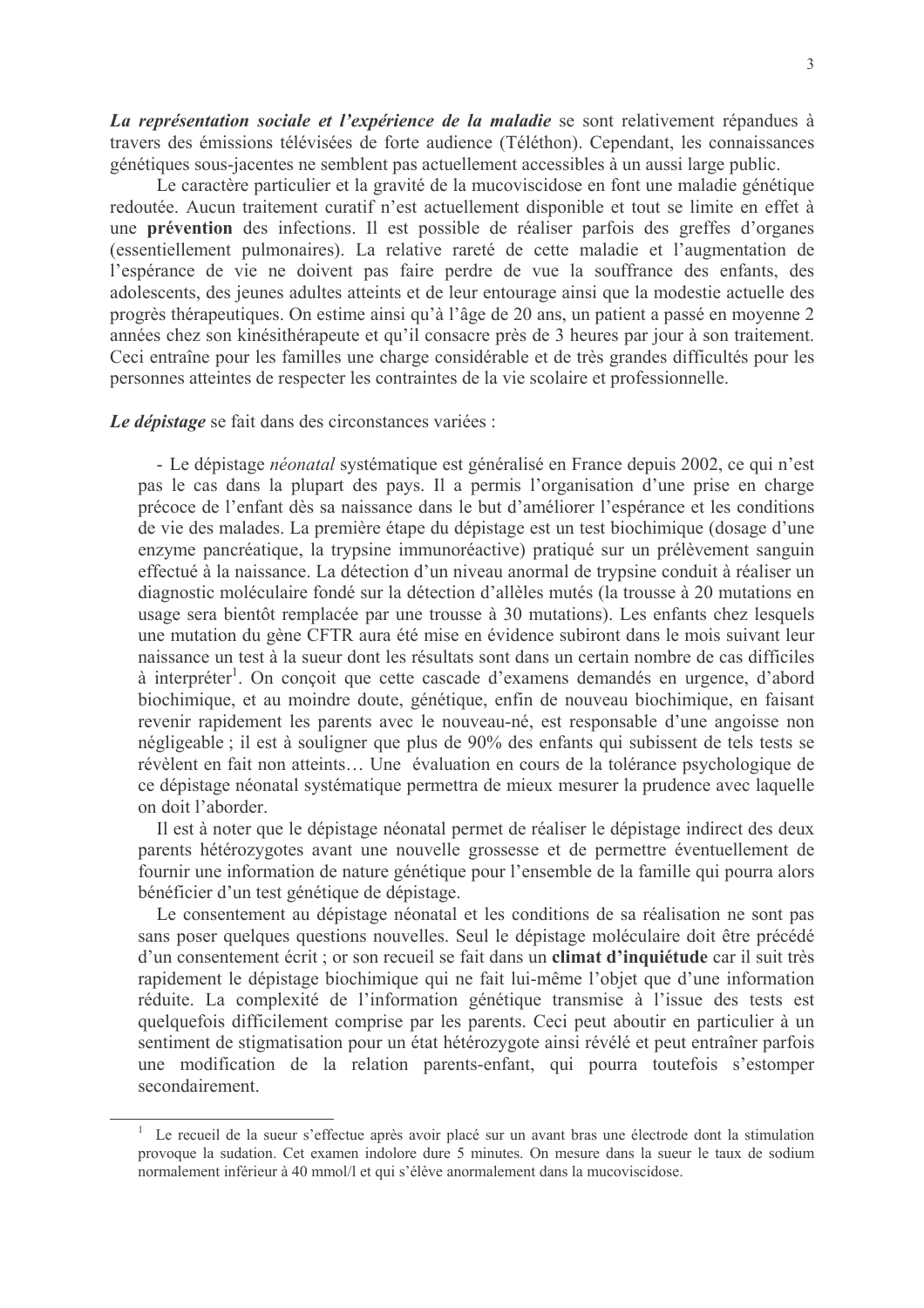Envisager un dépistage prénatal implique une prise de conscience de tous ces aspects.

- Le *dépistage prénatal* est actuellement proposé dans des familles à risque lorsqu'un enfant est né atteint d'une mucoviscidose ou lorsque l'un des parents a connaissance de son hétérozygotie. Ce dépistage qui s'intègre dans le cadre d'une diffusion de l'information génétique à partir de la personne atteinte (voir l'avis 76 du CCNE<sup>2</sup>), peut alors aboutir, après test chez le père, à effectuer une ponction trophoblastique puis à envisager une interruption de grossesse.
- La découverte d'une mutation du gène CFTR chez la mère et chez le père peut conduire à envisager un *diagnostic pré-implantatoire* avant l'implantation utérine d'embryons obtenus par fécondation in vitro. Mais il ne faut pas oublier qu'il s'agit d'un parcours lourd, voire très lourd, pour la mère et que 3/4 des embryons ne sont pas atteints.

Ainsi ces dépistages que l'on peut qualifier de "personnel", "familial", "étendu" à une population déterminée, ou "généralisé", constituent autant d'adaptations à des situations particulières

La proposition de dépistage prénatal étendu sur un échantillon d'une population aléatoire qui fait l'objet de la présente saisine, pose la question majeure de sa généralisation sur une population donnée, voire, à terme, sur l'ensemble de la population. Un tel dépistage aurait pour conséquences :

- de permettre de faire le diagnostic avant le stade néonatal d'une maladie grave qu'on ne peut plus prévenir;
- de permettre aux parents informés d'exercer un choix éclairé de recourir à un diagnostic prénatal qui pourra être suivi d'une information concernant la possibilité d'une interruption de grossesse ;

Le protocole proposé consiste à effectuer le dépistage de la mutation F508 del chez la femme au 2<sup>ème</sup> trimestre de la grossesse. Si la mutation F508 del n'est pas retrouvée, la probabilité que l'enfant à naître soit atteint devient extrêmement faible. Si la mutation est présente, le père est alors testé pour la présence de la mutation F508 del et d'autres mutations sur la totalité du gène CFTR par des méthodes de balayage. Si ce test est négatif, le risque d'avoir un enfant atteint est de 1 pour 3 300 en raison de la possibilité d'autres génotypes non testés ou inconnus. Si le conjoint testé est positif, le risque est alors de 1 sur 4.

Ce que l'on peut considérer donc comme une prévention "efficace " pose cependant un certain nombre de problèmes éthiques que le CCNE a relevés. Certains d'entre eux concernent le protocole lui-même, mais la plupart ont des prolongements généraux dont il sera fait également état.

# - II - Analyse du protocole proposé

# 1 - Aspects techniques

Fiabilité. Le test opéré par prélèvement sanguin sur la mère, puis sur le père, est d'une totale innocuité. Le repérage de la mutation F508 del est techniquement fiable. Cependant, un nombre élevé d'autres mutations plus rares (30 % des mutations connues) peuvent être en cause. Le test, aussi fiable soit-il, ne couvre donc pas le risque de façon absolue et ne

<sup>&</sup>lt;sup>2</sup> Avis N°76. A propos de l'obligation d'information génétique familiale en cas de nécessité médicale.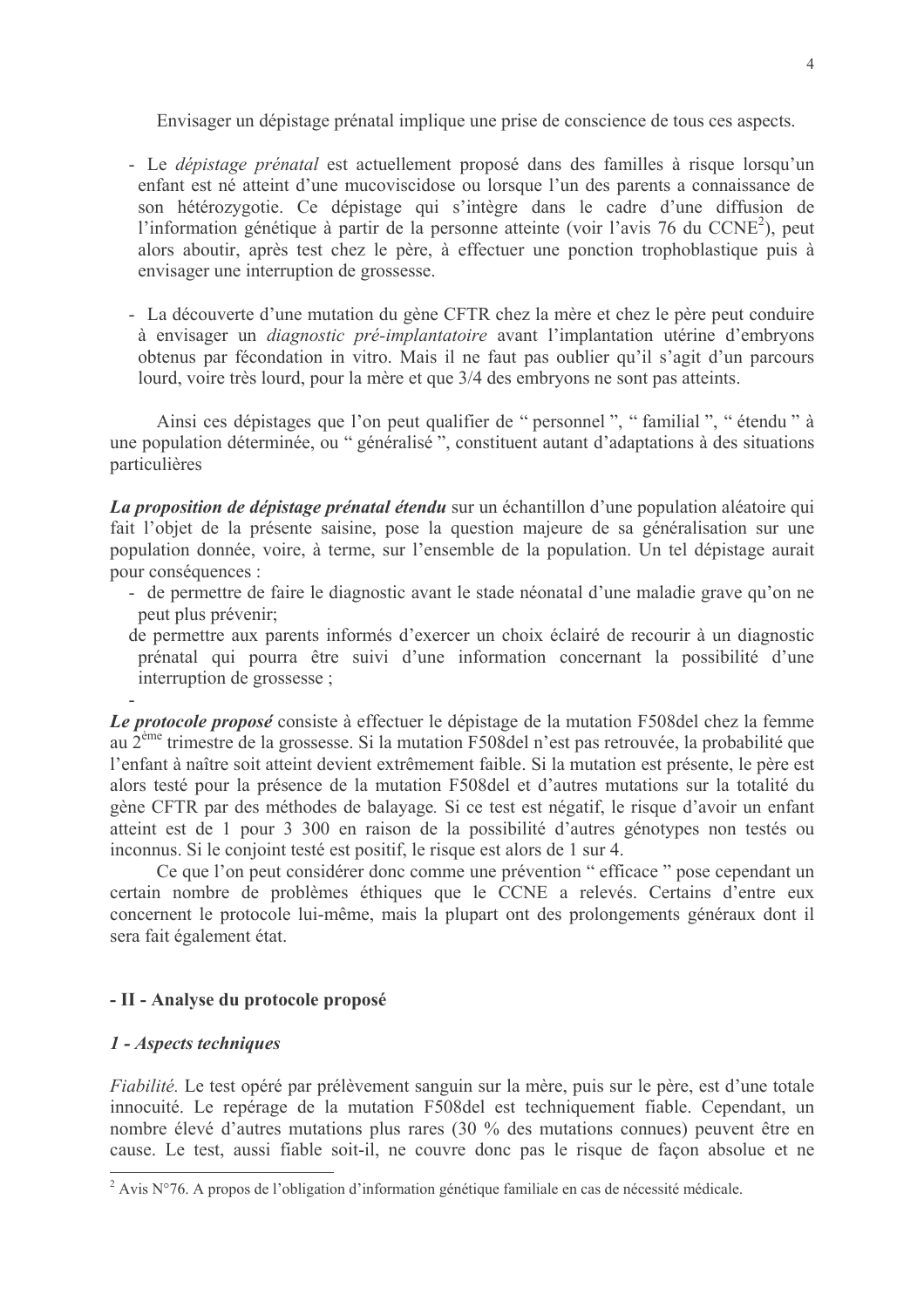supprimera pas le recours au dépistage néonatal, car la présence de mutations inaccessibles au test ne pourra écarter, de façon définitive, le risque de la naissance d'un enfant atteint de mucoviscidose. Si l'on admet que la mutation F508 del ne représente que 70% du nombre des mutations affectant le gène CFTR, la recherche de cette seule mutation chez les deux parents aboutirait à ne mettre en évidence que 50% des situations à risque  $(0.7x0.7 = 0.49)$ . C'est pourquoi le conjoint de la femme détectée positive serait l'objet d'une étude plus exhaustive des mutations du gène CFTR; toutefois ceci ne permettrait d'aboutir à ne dépister au maximum que seulement 80% des couples à risque.

# Caractère prévisionnel. Le test moléculaire ne peut prédire de manière certaine la gravité de la maladie.

Accessibilité, coût. Les promoteurs du test font valoir son accessibilité. L'estimation du coût global d'une extension du test au stade prénatal et de son éventuelle "rentabilité" économique au regard du coût particulièrement lourd de la prise en charge durant toute sa vie d'une personne atteinte de mucoviscidose, fait l'objet de conjectures.

## Population analysée, délimitation, extension.

Le protocole porte sur une population non ciblée, correspondant à la visée d'un dépistage de masse. Cette visée invite aux observations suivantes :

- Les populations sont très hétérogènes. Dès lors, on peut se demander s'il existe un chiffre seuil de risque qui justifie un dépistage de masse. Ce chiffre se situe-t-il à 1/2000, 1/5000 ou 1/10000?
- Le protocole propose de coupler le dépistage prénatal de la mucoviscidose avec celui de la trisomie 21. Or, la manière dont est percue dans la population, la trisomie 21 ou une maladie génétique, est radicalement différente. En conséquence, l'association de plusieurs dépistages de significations aussi différentes au même moment de la grossesse (ou à des moments différents comme il peut être envisagé dans une version modifiée du protocole). est susceptible de prêter à de graves confusions. Il convient de souligner le risque d'une assimilation du dépistage de la mucoviscidose, qui est une maladie génétique monogénique récessive, à celui de la trisomie 21, qui est un handicap résultant d'une anomalie chromosomique.

#### Perspective épidémiologique

Par rapport à la pratique récemment instituée du dépistage néonatal généralisé, la connaissance épidémiologique de la mucoviscidose serait améliorée par le dépistage prénatal dans la mesure où les porteurs hétérozygotes sains seraient systématiquement testés, en particulier les femmes. Ceci pose d'ailleurs la question du choix du sexe, femme plutôt qu'homme. Un test négatif sur le père pourrait suffire à écarter le risque 1/4 pour les enfants. Mais il est plus facile de tester la mère parce que c'est elle qui consulte pendant sa grossesse.

Même si le dépistage prénatal permet d'ouvrir la perspective d'une diminution de la prévalence de la maladie, les résultats escomptés resteront toutefois limités par l'existence d'une proportion faible mais irréductible de mutations non détectées par les tests moléculaires et par l'impossibilité de prédire avec certitude la situation de l'enfant à naître à partir de son génotype. Ceci rend vide de sens le concept même " d'éradication " de la maladie.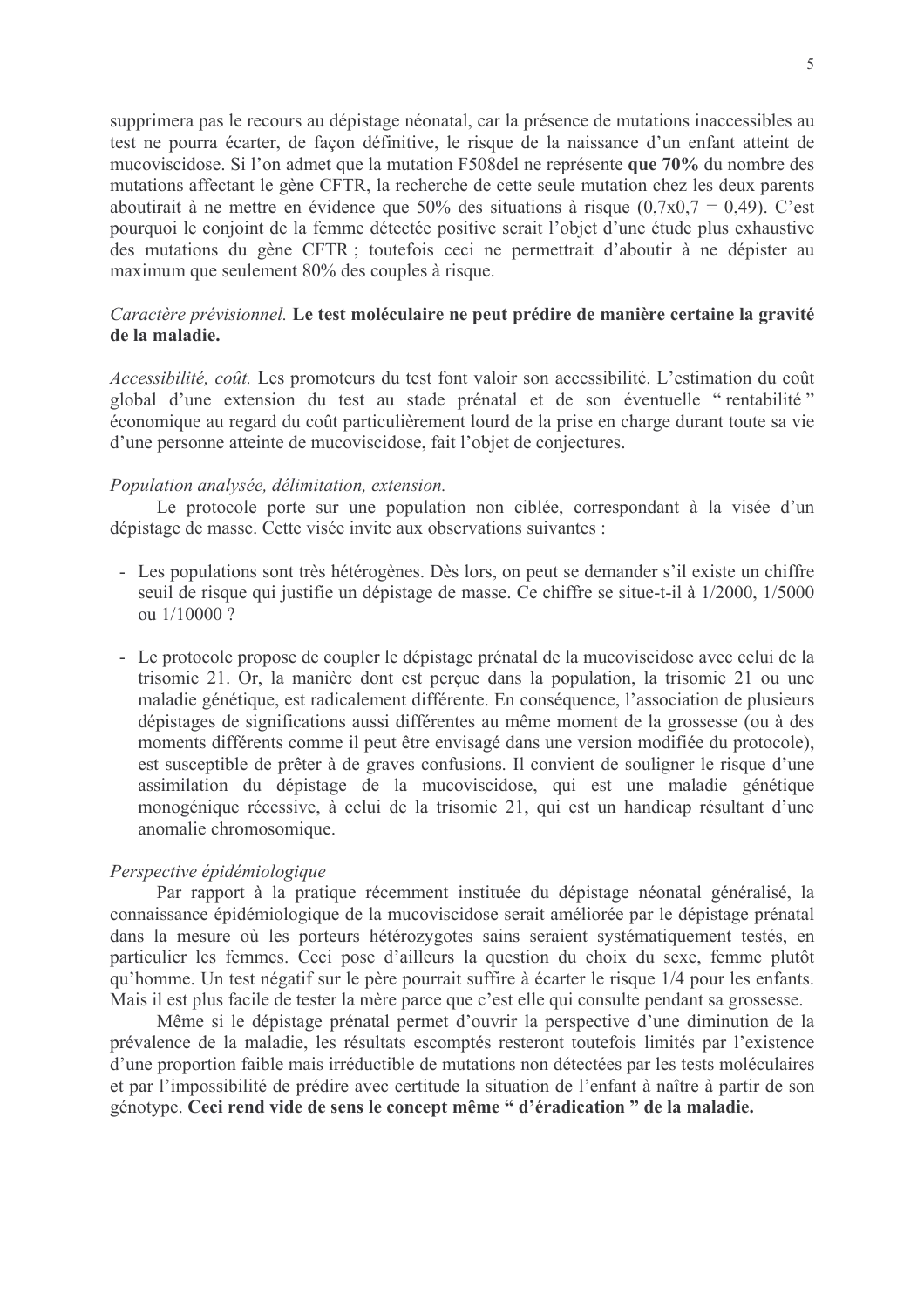### Mise en oeuvre de l'étude.

Une charge de travail importante sera entraînée par la prise en charge, comme il est proposé dans le protocole, d'un ensemble de 3000 femmes (30 femmes par semaine sur 100 semaines), puis de leurs partenaires pour aboutir à la découverte annuelle d'environ 3 couples ayant un risque 1/4 de mettre au monde un enfant atteint de mucoviscidose.

## 2 - Aspects juridiques

Le cadre de la loi française concernant les tests génétiques. Les règles pour la réalisation d'un test génétique sont énoncées dans le décret 2000-570 du 23 juin 2000 fixant les conditions de prescription et de réalisation des examens des caractéristiques génétiques d'une personne:

- Information préalable au consentement libre et éclairé ;
- Nécessité du consentement par les titulaires de l'autorité parentale à l'occasion de l'étude de l'ADN chez un enfant ;
- Nécessité d'établissements autorisés et de praticiens agrées ;
- Communication des résultats par le médecin prescripteur dans le cadre d'une consultation médicale individuelle sous une forme claire et appropriée ;
- Droit de ne pas connaître le résultat :
- Conservation des résultats pendant trente ans.

Ces conditions semblent réalisables dans le cadre d'un protocole de tests génétiques sur la mère puis sur le père, mais elles n'ont pas toutes été prévues explicitement dans le protocole étudié ici.

Demande d'une éventuelle interruption de la grossesse : le risque avéré de mucoviscidose, " maladie d'une particulière gravité et incurable dans les conditions actuelles", est reconnu généralement comme donnant accès à cette possibilité conformément à la législation française.

S'agirait-il de la mise en place d'une politique eugénique, contraire à la loi française ? Il est évident qu'un dépistage qui viserait à supprimer systématiquement la naissance d'un enfant atteint de telle ou telle maladie s'inscrirait dans un projet de cette nature. Cependant, il s'agit ici de donner aux femmes tous les éléments d'information afin d'éviter qu'elles n'accouchent, sans en avoir été avisées, d'un enfant atteint d'une maladie grave et incurable. Il est essentiel d'assurer avant tout la liberté de décision du couple face à un contexte particulier. Tel est le dessein général de la médecine de la procréation, qu'elle repose sur des données biologiques et/ou échographiques. La question pertinente est plutôt celle de l'extension des dépistages à d'autres maladies pour lesquelles la fréquence du portage du trait hétérozygote est assez proche de celui de la mucoviscidose. Il est possible que dans l'avenir, des questions identiques se posent pour 2 ou 3 autres maladies génétiques à l'occasion de campagnes de dépistage plus larges, d'où l'importance de la question posée.

### 3- Conséquences psycho-relationnelles de l'incertitude

Information des parents : les étapes successives depuis la proposition de dépistage jusqu' à l'annonce du résultat.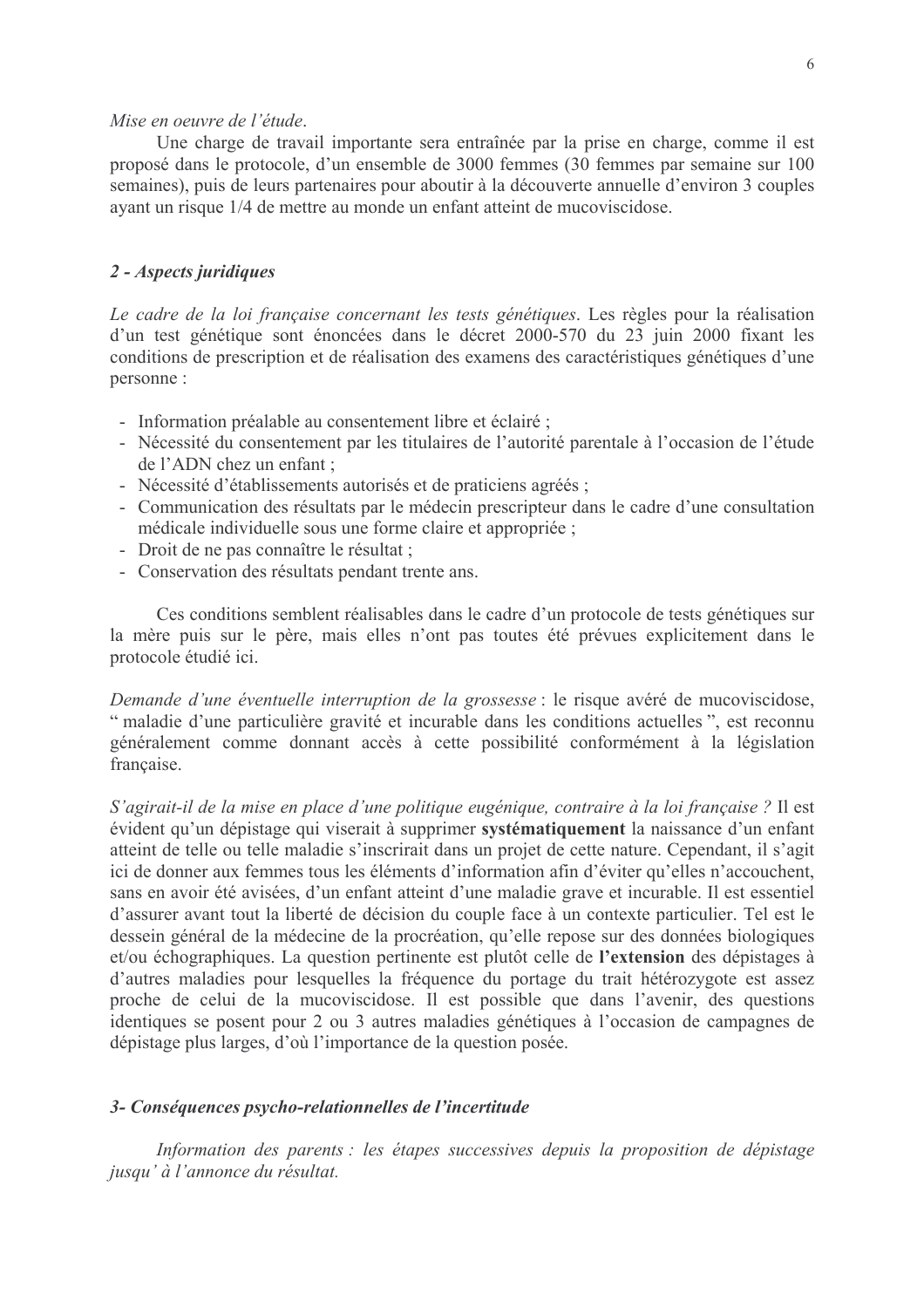L'ensemble de la démarche proposée et ses différentes étapes seront autant d'événements dans la relation entre les médecins investigateurs qui proposent la démarche et les femmes et les hommes concernés. Autrement dit, l'information dispensée au départ et dans le suivi des patientes ne pourra être "neutre" : elle interviendra et sera reçue dans des contextes particuliers, propres à leur projet parental, et donc fort sensibles. On soulignera en particulier les moments suivants :

- la proposition de départ est prévue à une étape déjà avancée de la grossesse (14 à 17 semaines d'aménorrhée, semaine n)<sup>3</sup>, qui est vraiment un stade très tardif pour les explorations à faire chez le fœtus, comme pour la mère ;

- l'annonce (à la semaine  $n + 1$ ) du résultat à la femme enceinte, résultat qui, s'il est positif, conduit à une consultation des deux parents, avec proposition de test génétique paternel  $(n + 2)$ ;

- l'annonce (à la semaine n+ 3 ou 4) du résultat paternel, et donc du risque pour le fœtus :

- une ponction trophoblastique qui comporte son risque propre et ne peut être une étape sereine:

- ce n'est donc qu'à 18-21 semaines de gestation que la femme informée pourra, après une longue période d'incertitude et d'inquiétude, demander, le cas échéant, une interruption médicale de grossesse.

Ce parcours est donc loin d'être neutre et facile, mais bien lourd et inquiétant, dans la vie familiale où il prendra place. Il appelle une réelle et spécifique relation médicale. Or le protocole proposé est extrêmement, voire totalement lacunaire sur cet aspect.

La feuille de renseignements du protocole proposé ne décrit pas la maladie, n'annonce pas les délais entre les consultations, évoque fort sommairement l'interruption de la grossesse, ne dit pas le but du test pilote, ne mentionne pas la circulaire qui régit la réalisation d'un test génétique, n'envisage pas le cas de refus du test.

On peut se poser enfin des questions concernant la perception erronée de la fiabilité absolue du dépistage par les personnes qui s'y soumettraient. En effet, comme il a été discuté ci-dessus, si le père n'est pas porteur des mutations les plus fréquentes, il peut être porteur de mutations plus rares et l'enfant pourra être atteint d'une mucoviscidose, avec les reproches de négligence ou d'incapacité alors adressés à la médecine. De même, une femme dépistée négative enceinte d'un enfant dont le père est un porteur ignoré de la mutation F508del, pourrait être éventuellement porteuse d'une mutation rare. L'enfant naîtra alors avec une mucoviscidose ce qui peut entraîner les mêmes protestations. Autrement dit, le dépistage peut être rassurant ou inquiétant, mais il ne peut être une certitude positive ou négative. La difficulté à faire passer ce message n'est probablement pas négligeable.

On voit que la banalisation d'un tel dépistage, devenu systématique, ne pourra pas prendre en compte la complexité de la compréhension, le stade tardif des décisions à prendre, l'inquiétude excessive provoquée par le simple portage d'une mutation, tous éléments parfaitement explicables pour une personne : en revanche. la généralisation du dépistage a beaucoup plus de chance d'être à la source d'une confusion que d'une véritable compréhension. On le constate déjà au stade néonatal.

Un amendement proposé par les auteurs du protocole ne lie plus les deux dépistages trisomie et mucoviscidose, permettant donc une prise de sang à un moment probablement moins tardif.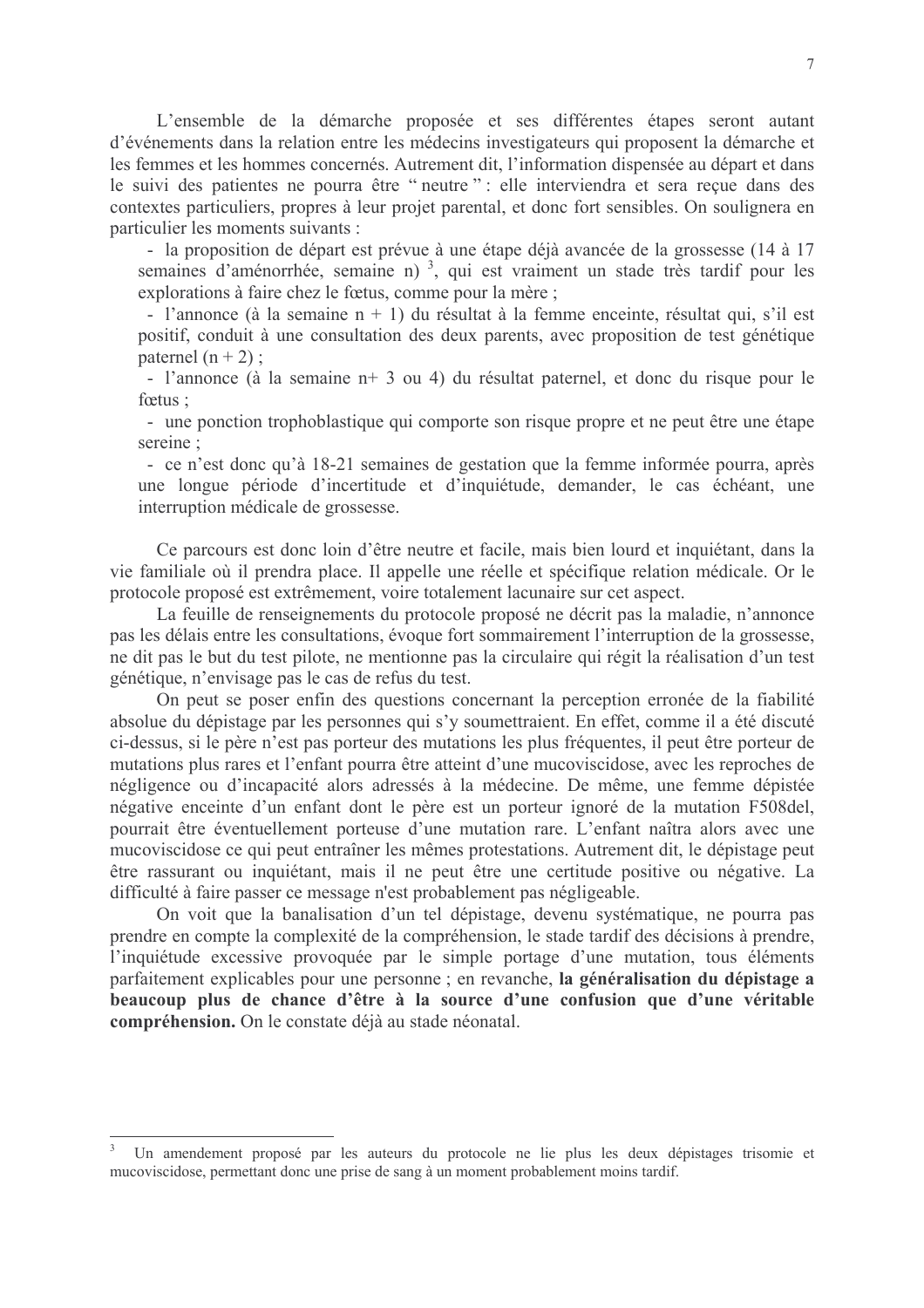# 4- La perception sociale du choix entre interruption de grossesse et naissance d'enfants *atteints*

*Image, stigmatisation.* La mucoviscidose n'a pas dans la population française une image précise. Des émissions télévisées de forte audience en ont pourtant présenté la réalité, à travers des témoignages impressionnants. Mais il n'a pas été enregistré de demande spontanée de dépistage.

Les femmes dont le dépistage, réalisé dans les circonstances indiquées ci-dessus, a montré qu'elles sont hétérozygotes, sont satisfaites de disposer de cette information et de la possibilité de réaliser un diagnostic prénatal pour éviter la naissance d'un enfant atteint. Cependant les études sont rares concernant l'anxiété des femmes pendant l'attente du résultat de ce dépistage.

Deux observations, complémentaires entre elles, ont été apportées sur ce point :

- certains pays, de tradition médicale plus attentive aux questions génétiques, pratiquent depuis quelques années ce type de dépistage prénatal suivi de proposition d'interruption médicale de grossesse ; ils l'ont entrepris avec prudence, mais l'évaluation montre que son acceptation va croissant ; les familles consultées choisissent ce qui leur apparaît comme une sécurité :
- d'une façon générale, on peut craindre à l'avenir que les sujets nés atteints de la maladie, et leurs parents ayant donc échappé au dépistage systématique ou l'ayant refusé, ne soient l'obiet d'une stigmatisation sociale accrue. On peut même penser que des enfants atteints de mucoviscidose pourraient considérer comme une grande violence le fait que leur naissance soit désormais perçue comme inappropriée...

## - III - Questions éthiques sur le protocole

Un certain nombre de questions éthiques apparaissent au vu de l'analyse précédente.

Bien que la situation examinée ici présente certaines spécificités, il est approprié de rappeler les recommandations générales émises par le CCNE dans son avis n° 46 du 30 octobre 1995 concernant le dépistage génétique. Elles portaient sur les six points suivants susceptibles de servir de repères:

- 1. exigence, pour le sujet testé, d'une "compréhension aussi complète que possible de sa décision de se soumettre ou non à cet examen":
- 2. respect du secret médical vis-à-vis des tiers, y compris des autres membres de la famille:
- 3. information sur les données nominatives et informatisation conforme aux dispositions légales et aux recommandations du CCNE ;
- 4. accord avec les personnes concernées à propos de l'utilisation des résultats;
- 5. procédure d'agrément pour les réactifs utilisés par les tests
- 6. formation "indispensable " d'un personnel de santé en génétique médicale avant pour objectif la qualité de l'information médicale à donner aux sujets concernés.

Concernant le protocole proposé, le CCNE a prêté une attention particulière aux difficultés suivantes, qui ne sont pas tant d'ordre scientifique ou juridique que relatives à l'éthique médicale, notamment dans la relation entre investigateurs et sujets d'observation.

le consentement : il est plus complexe qu'on ne le croit. En effet, il est sollicité à diverses reprises et à des moments différents, à l'occasion du prélèvement chez la femme enceinte,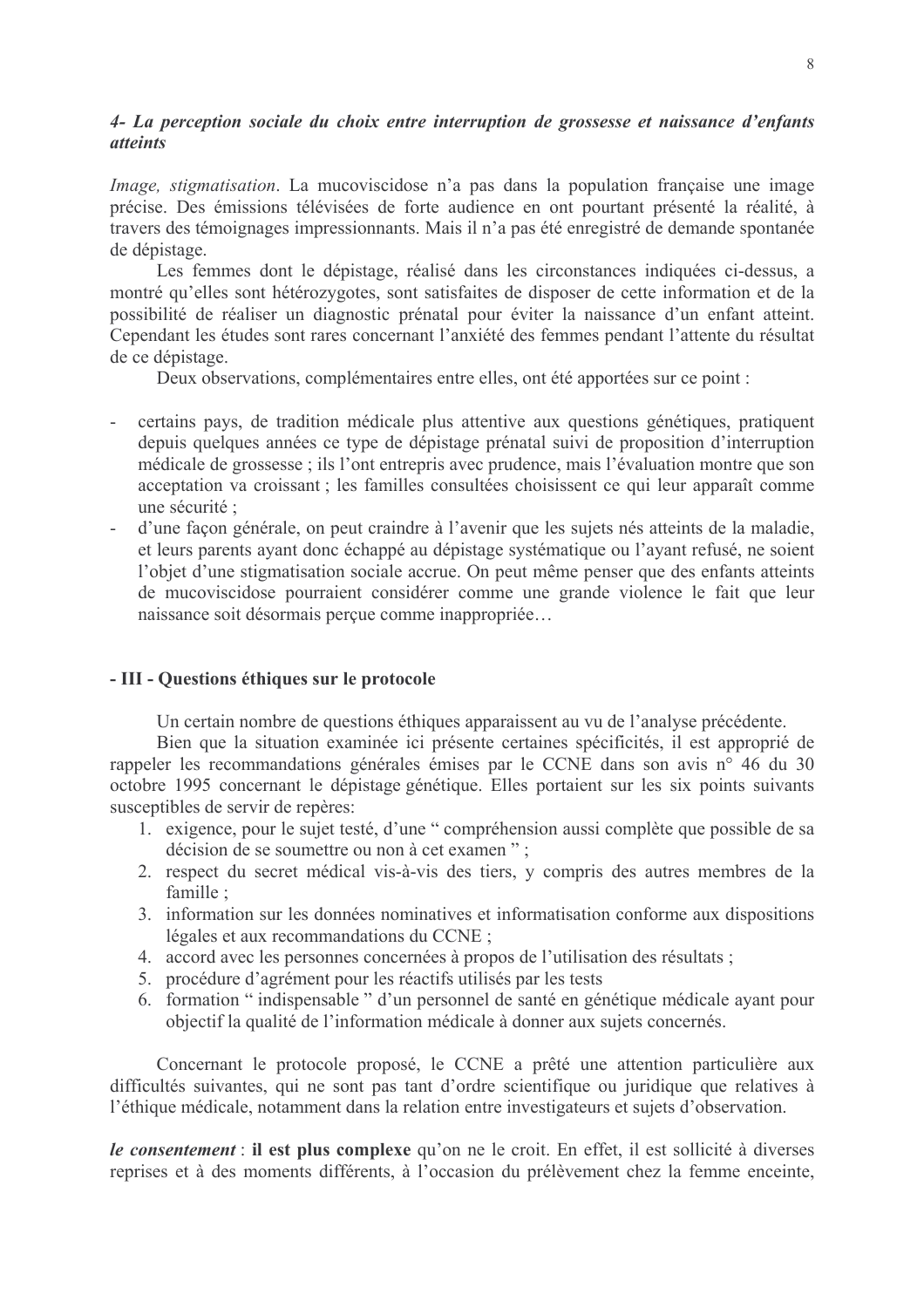puis chez le père, puis de nouveau à l'occasion d'un éventuel test fœtal. Ces démarches qui peuvent amener à envisager une interruption médicale de grossesse, justifient l'importance d'un conseil génétique. Or, il sera probablement difficile de faire comprendre à l'ensemble des mères et des pères ce que signifie un statut hétérozygote, et ce d'autant plus que le moment très tardif de réalisation du diagnostic prénatal peut être une source d'anxiété majeure. Il est d'ailleurs sans doute utopique d'envisager de généraliser ce message dans le public pour en faire une connaissance banalisée et assimilée. Il sera de même probablement toujours assez difficile de faire comprendre le passage d'un risque de 1/3 300 dans le cas d'une hétérozygotie chez la mère seule à un risque de 1/4 en cas d'hétérozygotie des deux parents. Dès lors, il est à craindre que ce consentement ne soit jamais suffisamment éclairé pour lui donner une valeur réelle. La prise de sang à 14 - 17 semaines d'aménorrhée c'est-àdire à un moment tardif de la grossesse, justifierait une information spécifique, or la feuille de renseignements proposée par le protocole est très lacunaire, comme cela a été noté ci-dessus. Enfin, l'information la plus éclairante doit être fournie à la mère pour que son consentement à une interruption de grossesse soit le plus libre possible.

Le dépistage du père est plus complexe qu'il n'y parait. Si, comme il est proposé, ce dépistage est séquentiel, c'est-à-dire effectué après découverte d'une hétérozygotie F508 del chez la femme, l'attente du résultat chez le père peut être particulièrement anxiogène alors que la probabilité de découvrir la mutation chez le père est voisine de 1/30.

D'autres stratégies pourraient être proposées dans l'objectif de repérer les grossesses à risque en vue d'un diagnostic prénatal. Le prélèvement sanguin pourrait être effectué en même temps sur les deux partenaires. Le test serait réalisé chez la mère. S'il est positif, le test serait alors effectué chez le père. Mais la délivrance du résultat se ferait au niveau du couple et non plus de l'individu, afin d'éviter l'inquiétude de l'attente d'un résultat. Enfin, les tests pourraient être réalisés simultanément, et non plus seulement de facon séquentielle, chez les deux membres du couple sans attendre le résultat du test chez la mère. Le coût de ce dépistage en serait simplement doublé. Cependant, il est à noter que la stratégie de couple n'est pas conforme à la législation française qui retient le test génétique individuel.

Si les deux parents sont découverts porteurs d'une hétérozygotie pour une mutation du gène CFTR, un diagnostic prénatal est alors proposé. Dans 1% des cas, le prélèvement trophoblastique entraîne des lésions du fœtus conduisant à l'interruption de la grossesse. Ce risque opératoire conduit à l'interruption de grossesse d'enfants normaux, comme c'est le cas pour le dépistage de la trisomie 21. En effet, en raison du caractère récessif des mutations du gène CFTR, 3/4 des enfants à naître sont indemnes de la maladie dans la situation d'une double hétérozygotie parentale. On peut craindre que la découverte d'une simple hétérozygotie n'entraîne une inflation des demandes d'examen par des sujets inquiets, dans le doute de la présence d'une mutation inconnue ou rare chez le conjoint.

# La perspective d'un objectif médical et anthropologique élargi à une population.

Quels sont l'intérêt et la justification éventuelle d'un test pilote sur 3 000 femmes ? Etant données les connaissances épidémiologiques déjà fournies par l'extension du test néonatal, son intérêt majeur n'est pas à ce niveau. Il peut être en revanche d'évaluer les difficultés liées à la réalisation du test et à son acceptation par les personnes, le temps consommé par des soignants au plan de l'information génétique et de la tolérance psychologique d'un tel dépistage, en comparaison avec des études dans une autre région et dans un pays étranger. Il devrait donc privilégier beaucoup plus ces aspects plutôt que le recueil de données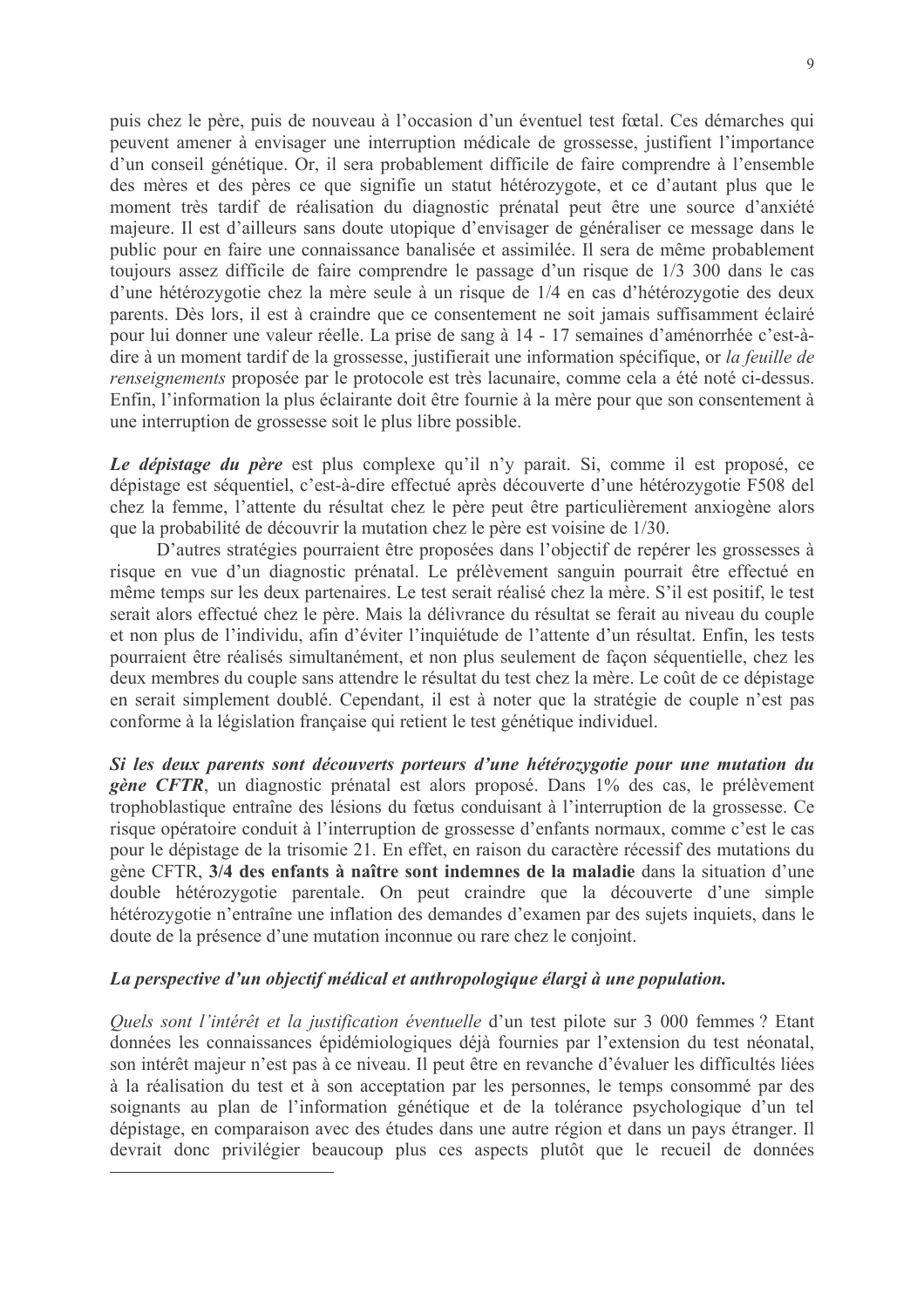scientifiques pour lesquelles il n'apportera aucune connaissance nouvelle. Il serait par exemple très utile de tester la compréhension d'une information donnée par des acteurs différents, ainsi que sa tolérance psychologique.

Un autre intérêt d'un tel test pilote serait de comparer les effets d'une information non ciblée et d'une information ciblée. L'extension du dépistage à une population générale soulève la question de la possibilité de découvrir par hasard des mutations du gène CFTR dans des familles au sein desquelles le risque est complètement inconnu. Ceci pourrait alors être à la source d'une angoisse irraisonnée et d'une incompréhension pour une pathologie qui, certes grave, reste comme on l'a vu d'une fréquence de l'ordre de 1/2 000 à 1/10 000. Il serait important de pouvoir comparer les réactions à cette découverte d'une population non avertie avec celles d'une population déjà informée d'un risque relativement élevé de survenue de la maladie.

Il convient de souligner l'absence quasi totale d'études françaises concernant les aspects psychologiques (acceptation par les personnes, tolérance psychologique, comparaison d'une information ciblée avec une information non ciblée) des tests de dépistages génétiques. Ces études ont été réalisées dans d'autres pays, et sont notre seule source de renseignements. Or, il n'est pas évident de plaquer leurs résultats sur les cas français, puisque le contexte socioculturel, le rapport à la maladie et à la médecine sont toujours spécifiques pour un pays donné. D'où l'importance d'encourager ce type d'études en France.

Aspects économiques et financiers. La généralisation du dépistage prénatal serait d'un coût non négligeable (environ 100 millions d'Euros). Le coût du dépistage néonatal actuel est d'environ 7 millions d'Euros. Certes, le coût de la prise en charge d'un enfant atteint de mucoviscidose est considérable (estimé à environ 23.000 Euros/an), mais réfléchir selon des critères uniquement financiers soulève en soi de difficiles questions éthiques<sup>4</sup>. Autant il paraît évident qu'il faut encourager le dépistage prénatal, voire pré-conceptionnel, dans les familles où un enfant est né atteint de mucoviscidose, autant un dépistage généralisé dans l'état actuel paraît extrêmement coûteux, pour un bénéfice vraiment incertain et dans l'ignorance des effets induits par une telle mesure.

## Conclusions sur le protocole

Le CCNE a noté le caractère lacunaire du protocole sur plusieurs points essentiels. Ces lacunes constituent une objection éthique majeure à une mise en œuvre sous cette forme.

L'intérêt de ce protocole se situe plus au niveau d'objectifs anthropologiques et psychologiques qu'épidémiologiques ou cognitifs. Il ne trouve de sens que dans sa généralisation, base de notre réflexion menée dans cette optique, justifiant donc l'évaluation des réserves discutées ci-dessus.

## - IV - Questions générales ouvertes par cette proposition.

L'examen de ce protocole a conduit le CCNE à s'interroger sur l'extension des dépistages prénataux, en remarquant qu'elle comporte plusieurs degrés :

- à propos d'une maladie déterminée, le choix peut se porter soit vers une population relativement sensible et donc susceptible d'être ciblée, soit vers la population générale. - sur un plan général, la question se pose de savoir quelles maladies appelleraient une telle extension et selon quels critères.

<sup>&</sup>lt;sup>4</sup> Le CCNE traitera prochainement de ces questions dans un avis à propos de la prise en compte de critères économiques dans la décision médicale.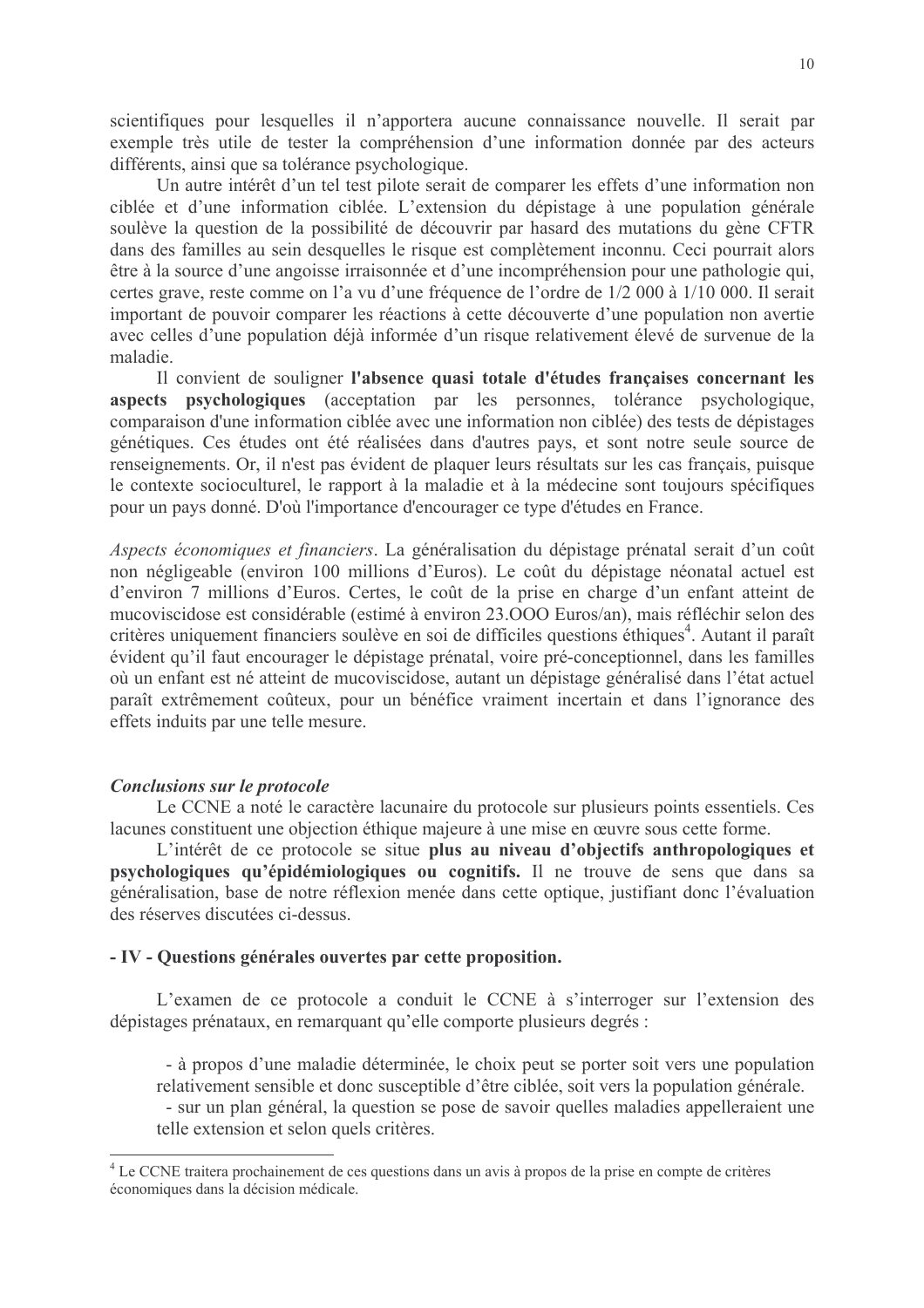Une série de questions sont ainsi soulevées :

### 1 - s'agirait-il d'une participation à une politique eugénique ?

Vouloir empêcher toute naissance imprévue d'enfants atteints de mucoviscidose et donc en faire un dépistage de masse, nécessite de se poser la question de la possibilité d'une information qui écarterait tout risque. Notre société considère que le progrès de la biologie moléculaire rend de plus en plus insupportable la mise au monde d'un enfant atteint d'une pathologie grave, quelle qu'elle soit, dont on aurait pu avertir les parents. On voit donc naître une contradiction entre une crainte certainement légitime face à la possibilité d'émergence d'un nouvel eugénisme et la tentation non moins légitime de demander aux progrès de la biologie moléculaire que soit évitée la douleur liée à la naissance d'un enfant lourdement handicapé.

# 2 - ouvre-t-on la porte au dépistage banalisé et sans limites de toutes les maladies génétiques ?

La limite du dépistage n'est pas seulement quantitative mais qualitative. Le dépistage de masse de certaines maladies génétiques au stade néonatal a pour intérêt majeur une prévention efficace des conséquences de la maladie comme c'est le cas pour l'hypothyroïdie ou la phénylcétonurie. Quelles sont les raisons qui permettront d'interdire ou d'autoriser le dépistage généralisé d'une autre maladie génétique ? Cette question, qui se pose à propos du dépistage de la mucoviscidose, peut être élargie à d'autres pathologies.

3 - une technique étant disponible, doit-on généraliser son utilisation à l'ensemble d'une nopulation?

Ceci pose un problème éthique de principe. Certains pays ont lancé des programmes de dépistage exhaustifs et encadrés justifiés par la prévalence très importante de telle ou telle maladie dans la population dépistée, par exemple la thalassémie à Chypre ou la maladie de Tay Sachs en Israël, en fonction de telle ou telle pression sociale du groupe. La généralisation de telles mesures pour des maladies à prévalence modérée ou faible est difficilement concevable et il convient de demeurer extrêmement attentif à la question de savoir si les effets induits d'un dépistage ne seront pas plus perturbants que son efficacité propre.

4 - S'agit-il d'une véritable priorité en termes de santé publique avec un rapport coût/bénéfice raisonnable ?

On peut s'interroger sur la notion de priorités dans ce domaine. En effet, un préalable pour aborder un problème de santé publique est de disposer d'une solution simple et sans ambiguïté et de dispenser une information facile à comprendre, débouchant sur des conduites claires, non angoissantes et efficaces. Il est évident par exemple que le dépistage néonatal systématique de l'hypothyroïdie, de la phénylcétonurie et de l'hyperplasie congénitale des surrénales aboutit à prendre des mesures préventives d'une grande efficacité. Dans le cas de la mucoviscidose, le caractère prédictif des tests prénataux et la difficulté de communiquer aux parents une information génétique complexe sont des obstacles importants. De plus, il convient d'être attentif à l'écart qu'il y a entre la gravité parfois dramatique de cette maladie et sa prévalence réelle. Une question fondamentale, comme toujours en santé publique, est de savoir s'il s'agit d'une prévention collective ou individuelle. Ici il s'agit d'une prévention collective ; il est essentiel de mettre en parallèle les investissements nécessaires pour la mise en place d'un dépistage prénatal généralisé et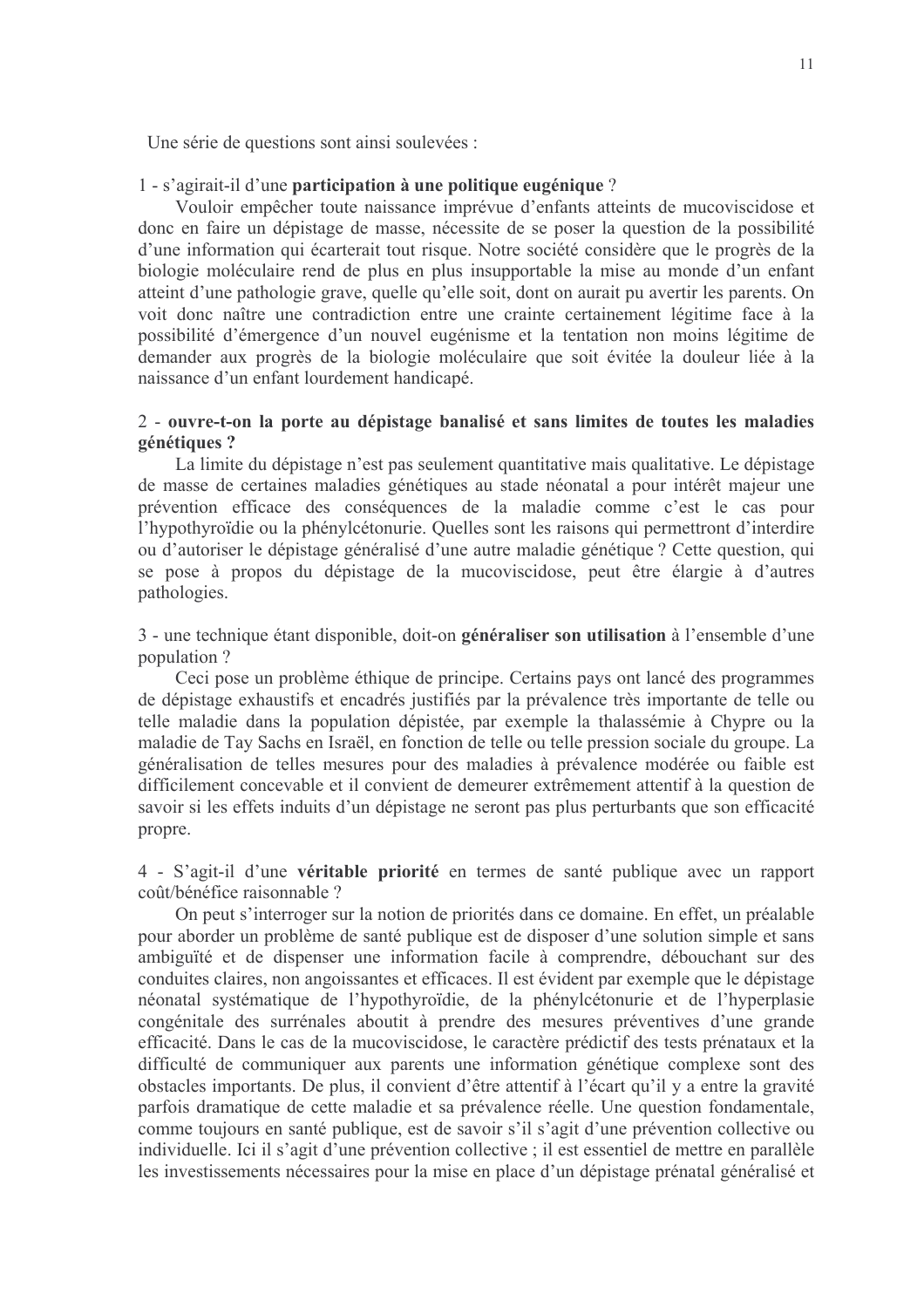les investissements nécessaires à une prise en charge de plus en plus performante des malades. Il convient de signaler qu'un repérage systématique des naissances d'enfants atteints de mucoviscidose et leur inscription sur un registre national sont déjà en bonne voie de réalisation grâce à l'organisation en réseau coordonné des Centres de Ressources et Compétences de la Mucoviscidose (CRCM).

Un dépistage prénatal généralisé ne permettrait pas bien sûr de supprimer le dépistage néonatal compte tenu des mutations inconnues. La situation serait ainsi celle d'un dépistage prénatal associé à un dépistage néonatal.

5 - Une information compréhensible pour les parents est-elle possible dans sa généralisation? Quelles personnes avec quelle formation sont-elles susceptibles de la donner?

Permettre aux parents d'exercer pleinement leur liberté de décision est essentiel. Le contenu de l'information et la qualité de sa transmission aux personnes concernées restent au premier plan. Il est peu vraisemblable de pouvoir garantir, dans l'état actuel de la médecine, que cette qualité soit toujours optimale. De plus, les effets induits d'un dépistage sont probablement très hétérogènes ce qui justifie la réalisation d'études structurées et plus adaptées aux personnes testées qu'aux enjeux proprement scientifiques.

### **Conclusion et recommandations**

Le dépistage prénatal des mutations du gène CFTR est entièrement justifié en cas d'antécédents familiaux ou de connaissance d'hétérozygotie chez un des membres du couple. Il est à encourager au stade prénuptial ou pré-conceptionnel pour des familles à risque et il peut trouver une légitimité dans les régions à prévalence importante du gène muté. En revanche, sa généralisation à l'ensemble d'une population pose des problèmes non seulement éthiques, mais aussi scientifiques, juridiques et économiques.

En effet, ce dépistage est confronté à un grand nombre d'incertitudes.

- incertitude en ce qui concerne une hétérozygotie possible pour une mutation non détectée chez la femme ou chez le père de l'enfant.

- incertitude sur la gravité de la maladie, même dans le cas d'une homozygotie pour la mutation F508 del ou en trans hétérozy gotie avec d'autres mutations.

- incertitude sur les risques de la mort fœtale d'un enfant « normal », induite par la ponction trophoblastique.

- incertitude dans le cadre du dépistage néonatal sur l'interprétation définitive et absolue d'un test à la sueur qui peut rester douteux.

Il peut apparaître logique et rationnel de mettre à profit les connaissances apportées par la science et les avancées technologiques pour empêcher la survenue d'une maladie grave mais il ne faut pas méconnaître les risques d'un acharnement au dépistage.

Le dépistage prénatal généralisé ne peut donc être envisagé sans avoir au préalable résolu les problèmes liés à la diffusion d'une information de qualité sur la maladie et sa détection comme le montrent les lacunes actuelles du dépistage néonatal dans ce domaine. Ceci requiert un investissement considérable en termes de conseil génétique qui reste à faire. A supposer que ceci soit acquis, le problème demeurera de provoquer à un stade bien tardif de la grossesse une inquiétude injustifiée et susceptible de laisser des séquelles dans la relation parent-enfant, sans commune mesure avec le risque réel de survenue d'une mucoviscidose chez l'enfant à naître. Le moment du dépistage reste une question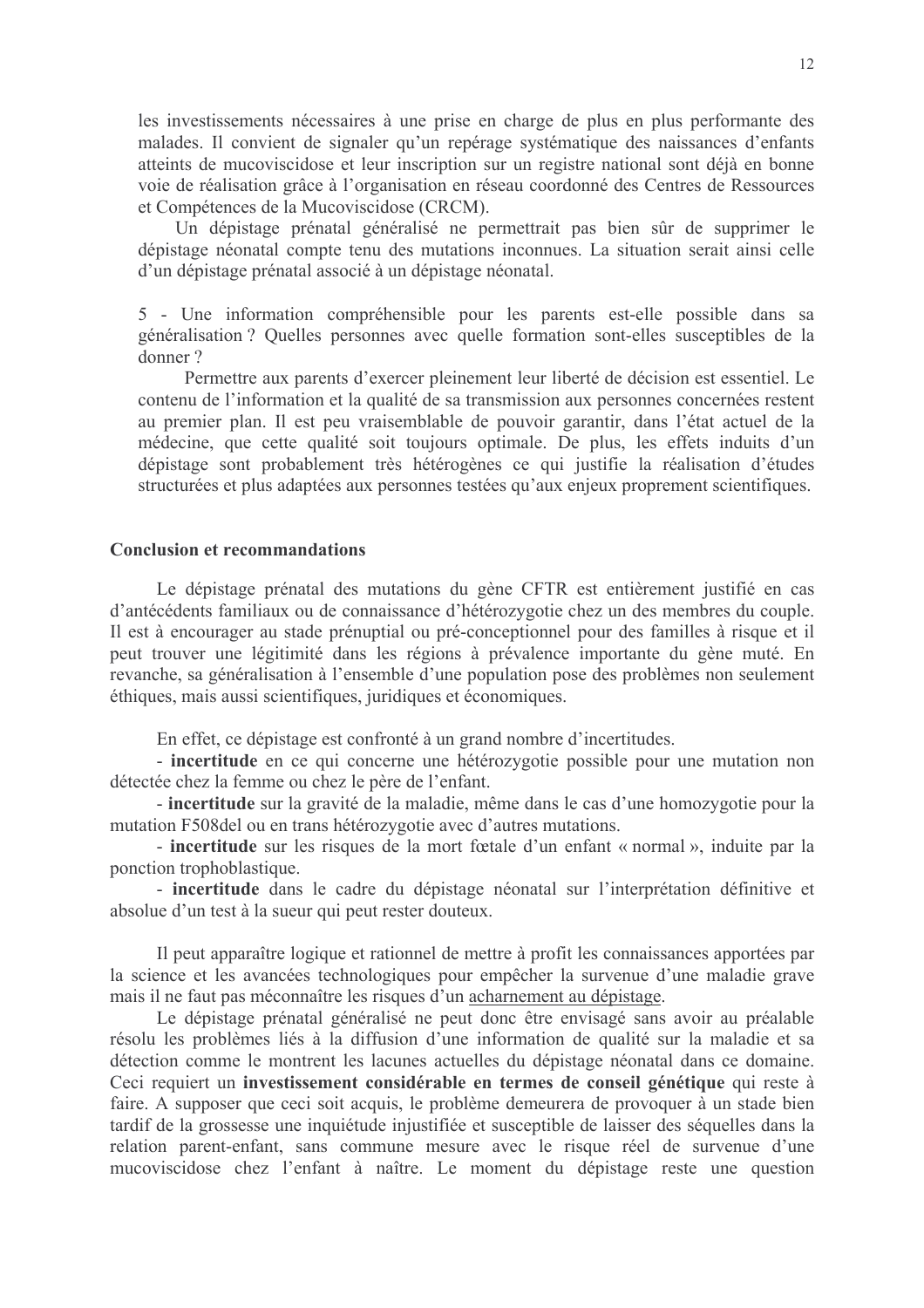fondamentale. Doit-on attendre la grossesse pour le faire ? Ne faudrait-il pas préférer la phase préconceptionnelle ou prénuptiale ? Si ceci est un objectif souhaitable, il est irréaliste dans son adaptation à un dépistage généralisé; d'autant plus qu'un aspect un peu étrange concerne l'occultation par certaines femmes, en dehors de la grossesse, de leur statut d'hétérozygote, révélant ainsi la situation naturelle d'auto-censure d'une telle information. Ce dernier élément rend illusoire sa généralisation.

Le CCNE estime que la mise en place d'un dépistage prénatal généralisé de la mucoviscidose pose la question de sa possible résonance eugénique. Si un tel dépistage ne constitue pas un véritable enjeu de santé publique dans l'état actuel des connaissances épidémiologiques, il incite cependant à réfléchir aux conséquences secondaires d'actes apparemment anodins. Le problème majeur est que l'effort qui pourrait être porté sur ce dépistage risquerait de l'être au détriment des malades qui ont besoin d'une solidarité nationale d'autant plus importante que leur vie s'allonge. Les malades réclament une recherche active de procédés permettant de traiter leur affection. Le financement d'un dépistage généralisé risque de se faire au détriment de celui d'une telle recherche. Or des progrès en ce domaine sont possibles ; ils ne reposent pas uniquement sur la thérapie génique.

Enfin, la récurrence de ces questions de dépistage nous oblige à poser le problème de fond qui découle de la constatation que l'on ne peut difficilement revenir en arrière dès lors qu'un dépistage a été institué. Il est donc nécessaire que la réflexion en amont soit très argumentée avant de passer d'un dépistage ciblé à un dépistage généralisé.

Le CCNE considère qu'une étude ponctuelle, avec des objectifs précis, sur une population limitée, prenant en compte les risques respectifs au plan social, psychologique et économique, peut être envisagée. En revanche, il considère qu'un dépistage prénatal généralisé de la mucoviscidose n'est pas à encourager actuellement en France dans l'état présent de la question.

Le 25 mars 2004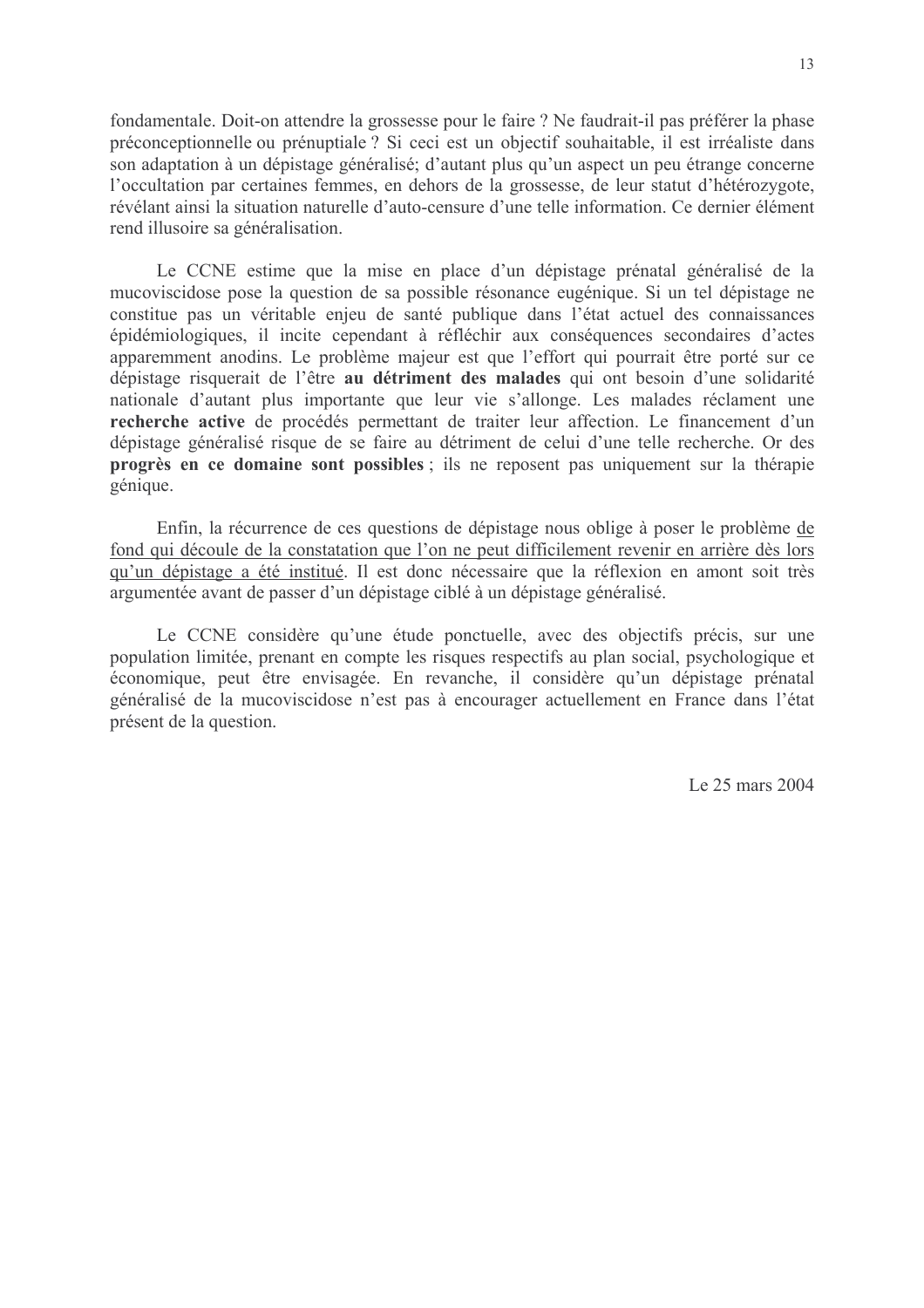## Le dépistage prénatal généralisé de la mucoviscidose: le débat international

# Gwen Terrenoire, CNRS. Assistante de recherche auprès du CCNE

Dès l'annonce en 1989 du clonage du gène de la mucoviscidose, la plus fréquente des maladies génétiques, s'est posée la question de l'utilisation de ce nouveau savoir pour prévenir la maladie. Plusieurs approches ont été mises en oeuvre dans des pays qui connaissent une prévalence élevée de l'affection : prévention populationnelle, néonatale ou prénatale. La première se réalise par la diffusion d'informations sur la maladie, par exemple, dans le cadre de l'enseignement scolaire (Mitchell, 1993) ou par la proposition de dépister les adultes porteurs sains dans des pays ou régions à forte prévalence (Brock, 1995). La prévention néonatale permet d'identifier à la naissance les enfants qui manifesteront les symptômes de la maladie un jour. En 2003 quatre pays européens, dont la France, incluent cette stratégie dans leurs tests néonataux (Inserm, 2003) ; en revanche, les National Institutes of Health américains n'y sont pas favorables (NIH, 1997). Enfin, la prévention anténatale peut s'effectuer par le diagnostic de l'ensemble des foetus ou seulement de ceux de couples avant déjà un enfant atteint. Cette dernière approche, justifiée par un consensus parmi les professionnels, est très répandue.

Il n'existe pas de consensus concernant les autres approches. Ainsi, certains états américains ont investi dans un programme de diagnostic néonatal systématique malgré la réserve des NIH (Wagener, 2003), tandis qu'ailleurs on discute de l'intérêt d'une prévention populationnelle et préconceptionnelle (Mitchell, 1993 ; Poppelaars 2003 ; Henneman 2002).

Le dépistage anténatal systématique des porteurs sains dans les couples sans histoire familiale de la maladie combine la prévention en population avec la prévention anténatale. Depuis le début des années 1990 il fait l'objet d'une discussion qui est encore ouverte. Certains pays (Danemark, Etats-Unis) ont décidé de le proposer systématiquement aux couples dans le cadre du suivi routinier de la grossesse et le Royaume-Uni envisage aujourd'hui d'aller dans le même sens. Les experts d'autres pays, notamment en France, sont plus réticents. Les récentes recommandations américaines traduisent une évolution sensible de la réflexion des spécialistes (pédiatres, généticiens, obstétriciens...) dans un pays ayant déjà acquis une certaine expérience dans le dépistage de porteurs sains d'autres maladies récessives (drépanocytose, maladie de Tay-Sachs) dans des groupes particulièrement éprouvés. Dans ce texte nous présentons cette évolution à partir de l'analyse des nombreuses publications consacrées à ce thème depuis quinze ans<sup>6</sup>.

#### **Positions initiales**

Au début des années 1990 les NIH ont déconseillé la mise en œuvre du dépistage anténatal systématique avant que soient réalisés des tests pilotes pour connaître l'intérêt du public et l'impact clinique et psychosocial d'un tel programme (Statement ..., 1990). La Société américaine de génétique humaine et le Collège américain des obstétriciens et gynécologues partageaient cette réserve. (ASHG, 1992 ; ACOG, 1991). Au Danemark, pays où la prévalence d'une seule mutation, F508del, est très élevée, Le Comité danois d'éthique (Danish Council of Ethics, 1993) a demandé que l'évaluation des essais comprenne, outre un volet scientifique, un examen éthique. Il a listé les informations à communiquer à la personne entrant dans l'essai et une autre liste de renseignements à recueillir à sa sortie. L'association

<sup>&</sup>lt;sup>6</sup> Notre recherche bibliographique a montré que la contribution d'auteurs francophones était pratiquement inexistante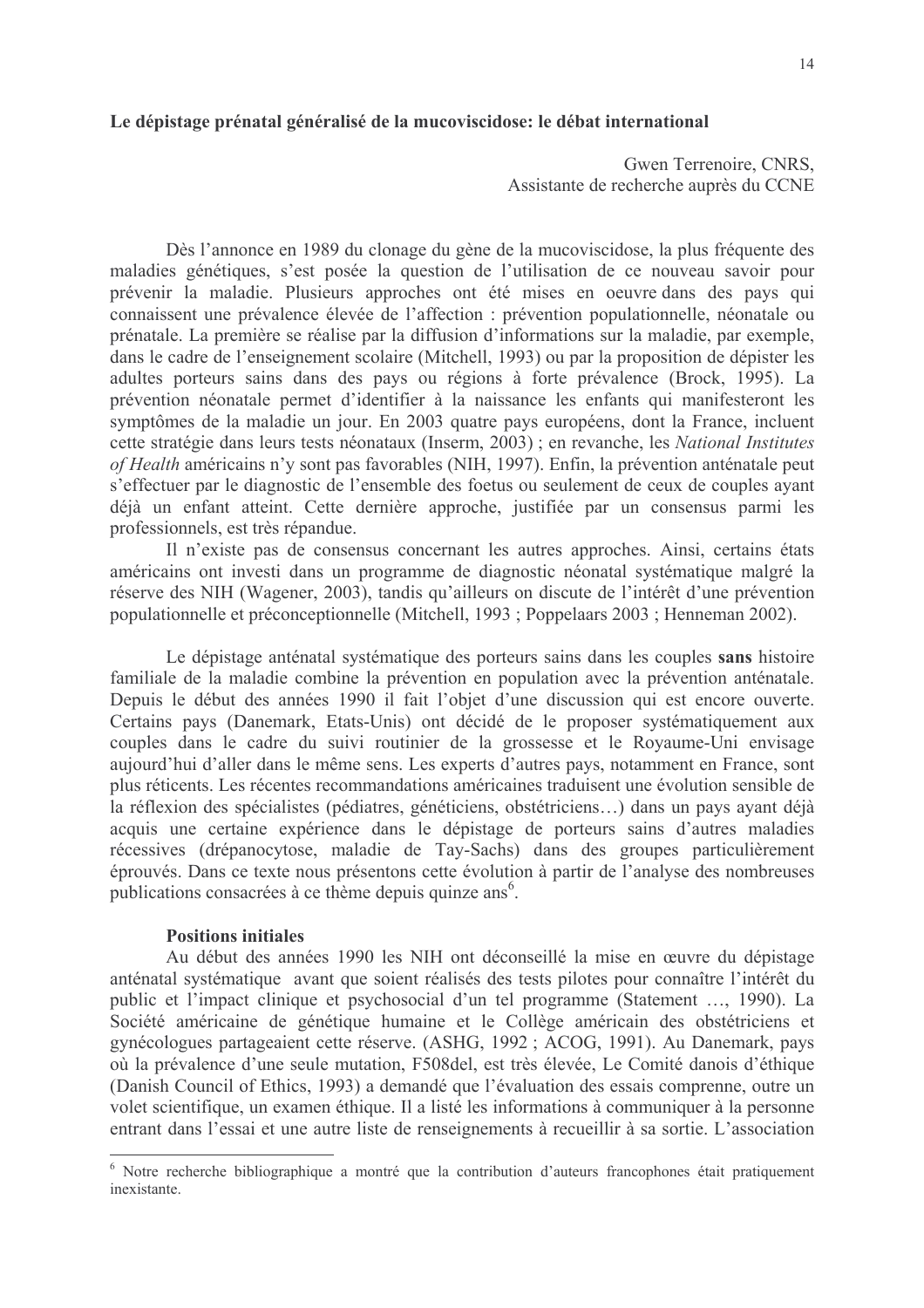des familles, tout comme la société danoise majoritairement favorable à l'interruption volontaire de grossesse suite à un diagnostic anténatal défavorable, a soutenu le projet. En revanche, en Allemagne l'association des familles concernées et les instances professionnelles y étaient très hostiles. Pendant cette période d'autres pays ont choisi d'autres approches de prévention. Par exemple, des Français ont décidé d'organiser un programme de dépistage néonatal en Bretagne, où la prévalence de la mucoviscidose est plus élevée que dans les autres régions (Scotet, 2000).

# Les tests pilotes

L'encouragement donné officiellement à des tests pilotes aux Etats-Unis et au Danemark y a suscité plusieurs projets. Sans surprise, leurs résultats ont conclu à l'intérêt de généraliser le dépistage anténatal. En effet, les comptes rendus manifestent une belle unanimité en faveur du dépistage anténatal. Parmi les résultats qui ont conforté cette position :

les couples avec une grossesse en cours ont manifesté un intérêt certain pour la procédure lorsqu'elle était proposée dans le cadre du suivi prénatal ordinaire :

plus de 90% des couples porteurs ont accepté le diagnostic anténatal et la même proportion de parents d'un fœtus atteint a choisi d'interrompre la grossesse. Les couples opposés par principe à l'avortement n'ont pas accepté le dépistage, le taux de refus étant souvent élevé aux Etats-Unis et toujours très faible au Danemark, par exemple.

il est possible d'informer convenablement les personnes à qui le dépistage est proposé en utilisant des brochures d'information, des vidéos... suivies d'un contact avec du personnel paramédical. A ce stade il n'est pas nécessaire de donner un conseil génétique par des spécialistes :

les réactions psychologiques face à un résultat positif ou négatif sont peu importantes et peuvent être maîtrisées.

Cependant, on trouve aussi d'autres observations qui suggèrent une situation plus complexe qui pourrait justifier une réflexion plus prudente. La plupart de ces observations se rapportent aux conditions permettant un consentement éclairé et autonome :

l'information préalable. Les promoteurs du dépistage suggèrent que le personnel paramédical pourrait s'en charger, tandis que des spécialistes du conseil génétique pensent qu'il faudrait faire appel à des conseillers spécialisés en mucoviscidose, en raison de la complexité de la maladie ;

le temps nécessaire pour communiquer l'information. Les opinions divergent entre quelques minutes et une heure;

le contenu de l'information. Il est généralement recommandé d'utiliser des brochures ou des vidéos en première approche. Les opinions divergent sur la nécessité de proposer systématiquement un entretien avec un médecin ou de l'accorder seulement à la demande. Le problème d'une information à la fois exacte et équilibrée sur la maladie est posé dans deux études (Loeben, Dierickx) à partir de l'analyse des brochures d'information :

la qualité du processus d'information et sa rétention par les patients. Certains tests pilotes montrent clairement qu'un pourcentage pouvant aller jusqu'à 50% des porteurs ne retiennent pas le résultat de leur dépistage ;

la liberté de décision des couples à qui le dépistage est proposé. Le taux d'acceptation dépend de la manière, orale ou écrite, dont le dépistage est présenté. Il est beaucoup plus élevé lorsque le consentement précède de peu la réalisation du dépistage. Il baisse significativement si les patients disposent de temps, à domicile par exemple, pour réfléchir avant de donner leur consentement. Dans certains compte rendus on note que des femmes ont dit avoir eu du mal à refuser l'offre.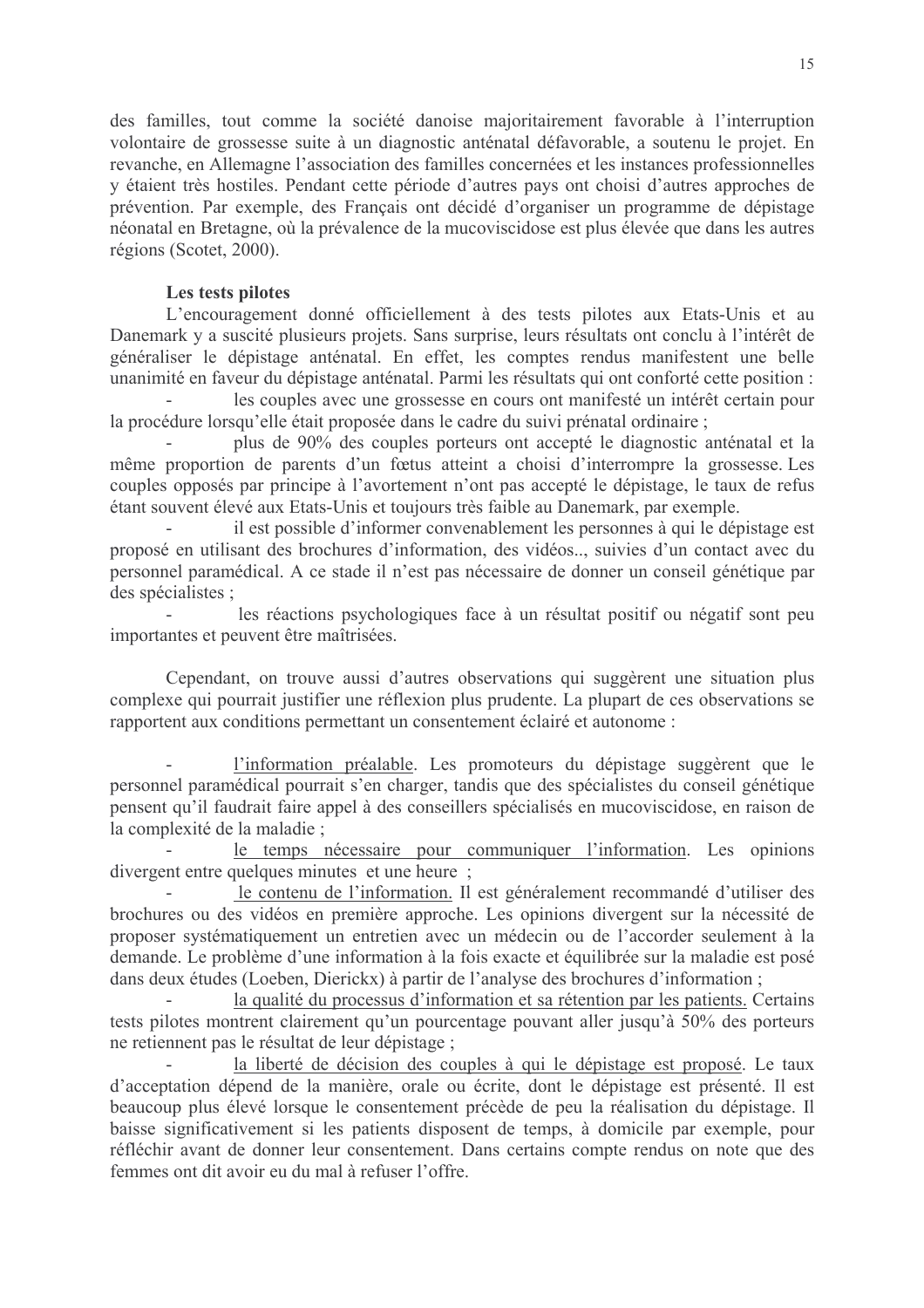la prise en charge financière du dépistage. C'est l'autre facteur influençant l'acceptation des couples. Des HMO américaines (qui fournissent une assurance santé à l'ensemble des salariés d'une entreprise) se félicitent d'une participation proche de 100%; le même phénomène s'observe dans des pays ayant un système universel de prise en charge, Allemagne<sup>7</sup>, Danemark, par exemple.

Enfin, il est noté que les responsables des programmes de dépistage s'intéressent davantage au taux d'acceptation qu'au processus d'obtention d'un consentement éclairé.

### **Evolution des attitudes officielles** Etats-Unis

Suite à la publication de ces compte rendus, les NIH ont modifié leur position au cours d'une conférence de consensus en 1997 (voir National Institutes of Health, 1999). Ils ont recommandé, entre autres, que le dépistage anténatal soit proposé aux adultes ayant une histoire familiale de la mucoviscidose, aux conjoints des personnes malades et aux couples qui envisagent une grossesse. Ils ont aussi demandé que le dépistage soit fourni à d'autres personnes qui le demanderaient. Prenant acte des lacunes et incertitudes signalées par les responsables des tests pilotes, les NIH ont demandé d'introduire le dépistage graduellement pour assurer que les participants puissent bénéficier d'informations adéquates et de conseils génétiques appropriés. Les points devant être inclus dans l'information initiale ont été énumérés. Enfin, il a été jugé essentiel de pouvoir garantir aux participants le respect de leur autonomie et de leur vie privée, et d'empêcher tout risque de discrimination ou de stigmatisation. Pour les NIH les points suivants devaient être améliorés : la qualité de l'information (on souhaitait qu'un modèle soit développé) ; la formation des médecins en génétique, puisqu'ils auraient la responsabilité de répondre aux questions de leurs patients ; de nouvelles lois devaient être votées pour protéger les participants de mesures sociales discriminatoires.

Ces recommandations ont suscité peu de réactions immédiates. Un seul auteur (Schmidkte, 1998) les a critiquées ouvertement pour les motifs suivants : on ne savait toujours pas pourquoi le taux de participation était parfois très élevé ; les risques psychologiques et sociaux n'étaient pas pris en considération; il manquait les structures adéquates pour l'information et le conseil des personnes intéressées. Cet auteur a conclu que les recommandations étaient « au mieux, prématurées ». Plus tard, d'autres observateurs ont noté (Farrell, Fost, 2002) que, même si le rapport des NIH n'a pas été jugé intéressant par le milieu médico-scientifique à l'époque, l'intérêt allait sans doute augmenter après la publication en 2001 de directives par les deux organisations professionnelles initialement réticentes (l'American College of Medical Genetics et l'American College of Obstetricians and Gynecologists), en vue de mettre en œuvre sur le terrain les recommandations des NIH. Ces directives (American College ... 2001) ont été diffusées très largement parmi les professionnels.

Le texte des directives porte sur les critères devant être satisfaits dans l'élaboration des outils nécessaires pour le dépistage : guides de bonnes pratiques pour les cliniciens, matériels pédagogiques pour les médecins et les patients, formulaires-type pour l'obtention du consentement éclairé, et normes pour les laboratoires d'analyse de l'ADN des participants.

Une distinction, plus restrictive que celle des NIH, y est faite entre ceux à qui le dépistage devrait être proposé (en gras dans le texte) et ceux à qui il pourrait être simplement fourni (souligné dans le texte). La première catégorie comprend les couples à risque plus

<sup>7</sup> Un seul test pilote a été rapporté pour l'Allemagne (Jung, 1994) qui va à l'encontre de l'hostilité générale mentionnée plus haut.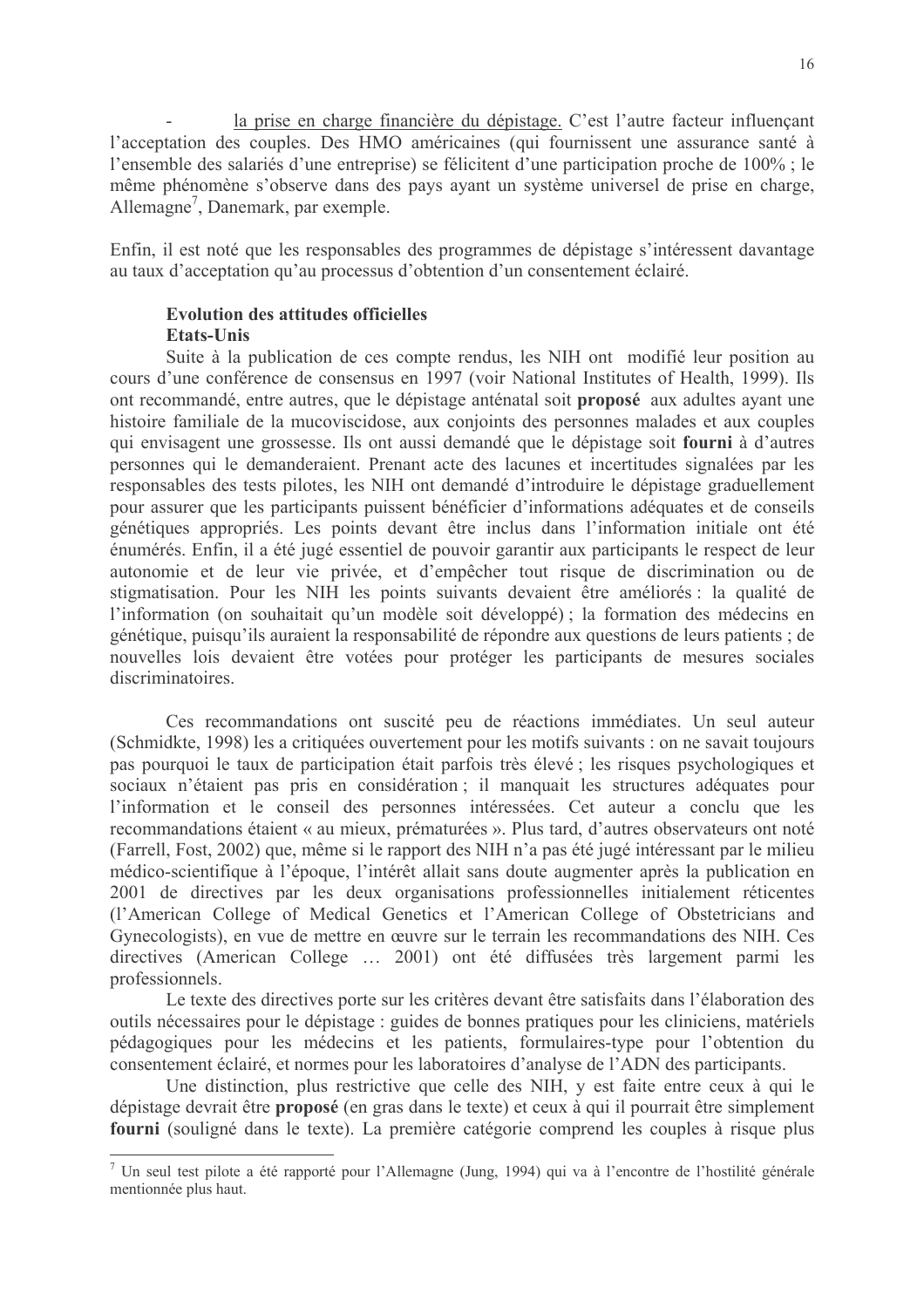élevé (les personnes d'origine « caucasienne », et les juifs ashkenazes), la deuxième catégorie comprend les couples dans d'autres populations raciales et ethniques à risque moins élevé. S'agissant de la première catégorie il est recommandé que le dépistage soit proposé lors de conseils préconceptionnels, au cours d'une prise en charge en raison d'un état d'infertilité ou pendant le premier ou au début du 2<sup>e</sup> trimestre de la grossesse.

D'autres recommandations concernent spécifiquement les couples dont la femme est enceinte : faire précéder la rencontre avec le clinicien par l'envoi au domicile d'une brochure explicative pour favoriser l'autonomie du couple ; si les deux membres du couple acceptent le dépistage il est préférable de les conseiller ensemble; faire signer par le couple leur consentement ou leur refus (!) du dépistage; en revanche, les couples demandeurs appartenant à des groupes ethniques à faible risque, auraient à signer seulement leur consentement.

Aujourd'hui, fin 2003, il semblerait que le dépistage anténatal est maintenant très largement pratiqué aux Etats-Unis (Vallance, Ford, 2003). Plusieurs HMO l'ont intégré dans le suivi prénatal proposé systématiquement à leurs adhérents. En revanche, l'Association des obstétriciens et gynécologues canadiens ne recommande pas la généralisation de cette approche (Wilson, 2002).

#### Rovaume-Uni

L'évolution des attitudes au Royaume-Uni a été influencée par l'expérience accumulée dans les années 90 en Ecosse, où plusieurs essais pilotes ont été effectués (Brock, 1995, 1996; Mennie et al., 1993). D'autres médecins ont été persuadés de l'intérêt à envisager cette approche de la prévention (Cuckle, 1996 ; Mennie, 1997).

En 1999 des recommandations favorables à la généralisation du dépistage anténatal ont été publiées par un groupe qui conseille le gouvernement sur tous les aspects des politiques de dépistage (Murray et al., 1999). Pourtant, en 2001 la National Screening Committee, autre instance officielle, s'est prononcé contre la mise en œuvre d'un programme national de dépistage prénatal en raison du faible nombre de mutations recherchées, et du manque de données sur la gravité clinique de la maladie pouvant servir de base pour faciliter le consentement éclairé des personnes. L'offre d'étendre le dépistage néonatal à un nombre plus important de nouveau-nés que les 18% (en 2001) bénéficiaires a aussi été rejeté, en raison des incertitudes quant aux bénéfices, des divergences concernant les protocoles, l'absence de consensus sur les soins à fournir aux enfants atteints de symptômes peu graves, et le manque de structures de gestion de qualité au-delà du niveau local.

Aujourd'hui, il semblerait que la National Screening Committee ait changé d'avis, sans que l'on puisse comprendre pourquoi. Un groupe de travail réuni en décembre 2002 s'est prononcé en faveur du dépistage anténatal des couples. Il a proposé qu'un petit nombre de tests pilotes soient réalisés à partir du modèle écossais. Le groupe souhaite que le programme de dépistage néonatal se poursuive également. Ce comité a l'intention de revoir la situation avant avril 2004 et il est fort probable que le dépistage anténatal sera organisé dans les mois à venir (Peckham, 2003).

### Quelle est la position française ?

La récente analyse de la littérature effectuée sous l'égide de l'INSERM par des spécialistes des différentes disciplines impliquées dans le diagnostic anténatal (Dommergues... 2003) comprend deux remarques concernant le dépistage anténatal de la mucoviscidose qui ont leur place dans notre présentation :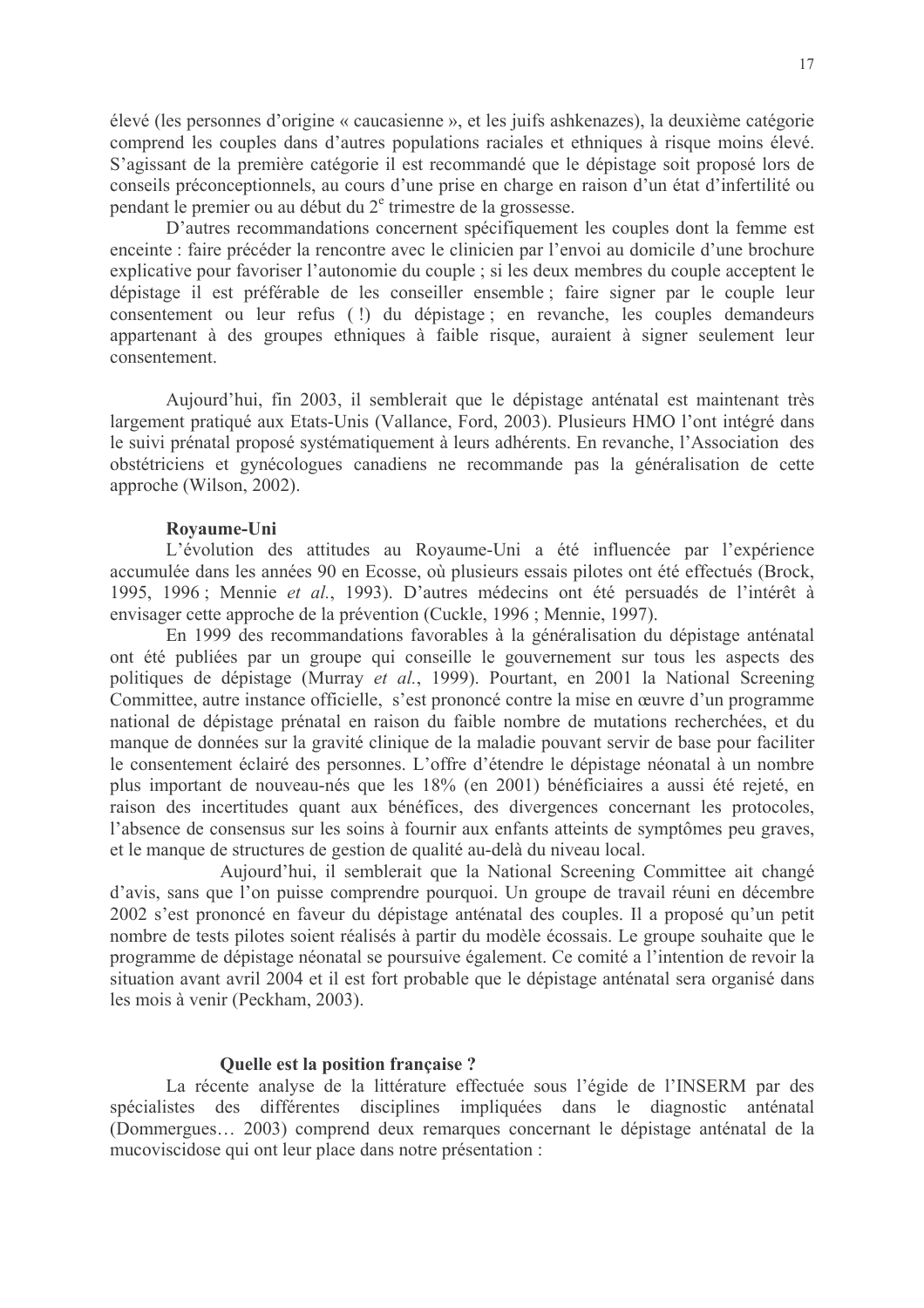« Le dépistage des hétérozygotes devrait être offert en période anténatale à  $\mathcal{I}$ . toutes les femmes des populations où la prévalence est élevée, cette offre étant assortie d'une information équilibrée sur la maladie, le test et ses conséquences. Si ce dépistage est réalisé, il doit l'être aussi tôt que possible pendant la grossesse pour permettre aux couples de prendre toute décision les concernant dans un climat serein ».

 $2<sup>1</sup>$ « Le seuil de prévalence à partir duquel un tel dépistage devrait être proposé fait cependant problème, et aujourd'hui, en France, le dépistage des hétérozygotes en population générale n'est pas recommandé ».

## **Deux questions restent ouvertes**

1. Peut-on penser que le dépistage anténatal de la mucoviscidose va ouvrir la voie au dépistage d'autres maladies récessives par les techniques d'analyse moléculaire? Voici l'opinion d'un spécialiste américain :

« Alors qu'un nombre de questions délicates ne sont pas encore résolues, il n'y a aucun doute que le dépistage en population des porteurs de la mucoviscidose au moyen de méthodes de la génétique moléculaire nous sera bientôt très familier, et produira probablement un volume de tests jamais atteint pour une seule maladie dans toute la pathologie moléculaire. A ce titre il servira de précurseur des résultats d'autres programmes de tests moléculaires qui se mettront en place à mesure que le projet Génome humain continue à élucider de plus en plus de gènes de maladies... le succès ou l'échec du programme pour la mucoviscidose aura probablement un impact sur l'acceptation publique d'autres programmes à venir. Il est évident que le test génétique pour les mutations de la mucoviscidose a été très bénéfique pour les couples à risque et les familles des patients ; il reste à voir s'il le sera aussi pour toute la population (Grody, 1999) ».

2. Quel est le but du dépistage anténatal de la mucoviscidose ? La plupart des auteurs affirment qu'il doit servir à renforcer la capacité des couples à prendre une décision éclairée concernant la grossesse. Peu s'expriment comme Murray et collègues qui affirment : »Le but du dépistage génétique de la mucoviscidose est de réduire la prévalence de la maladie à la naissance. Ceci s'obtient en identifiant les couples de porteurs qui pourront avoir un diagnostic anténatal suivi d'une interruption sélective de la grossesse ». D'autres auteurs se demandent si le déplacement de l'intention préventive des familles qui ont déjà un enfant atteint vers la population générale ne procède pas d'une volonté implicitement eugéniste d'éradiquer la maladie. Les études économiques (coût/bénéfice ou coût/efficacité<sup>8</sup>) livrent des résultats divergents (Rowley, 1998). Mais il semble acquis que le dépistage anténatal fait faire des économies à la santé publique s'il s'adresse aux groupes à risque élevé (Vintzileos, 1998), si le taux de participation est élevé (Farrell, Fost, 2002) et si les couples utilisent l'information pour plus d'une grossesse (Asch, 1998).

## Références bibliographiques

American College of Obstetricians and Gynecologists (1991), Current status of cystic *fibrosis carrer screening.* ACOG committee opinion no. 101. Washington DC : American College of Obstetricians and Gynecologists.

<sup>&</sup>lt;sup>8</sup> Les études coût/bénéfice comparent le coût de la procédure de dépistage avec les économies réalisées en n'ayant pas à fournir une prise en charge médicale et sociale du malade ; les études coût/efficacité comparent le coût de la procédure avec les économies réalisées par l'interruption de la grossesse d'un fœtus atteint (cf. Rowley, Loader, Kaplan, 1998).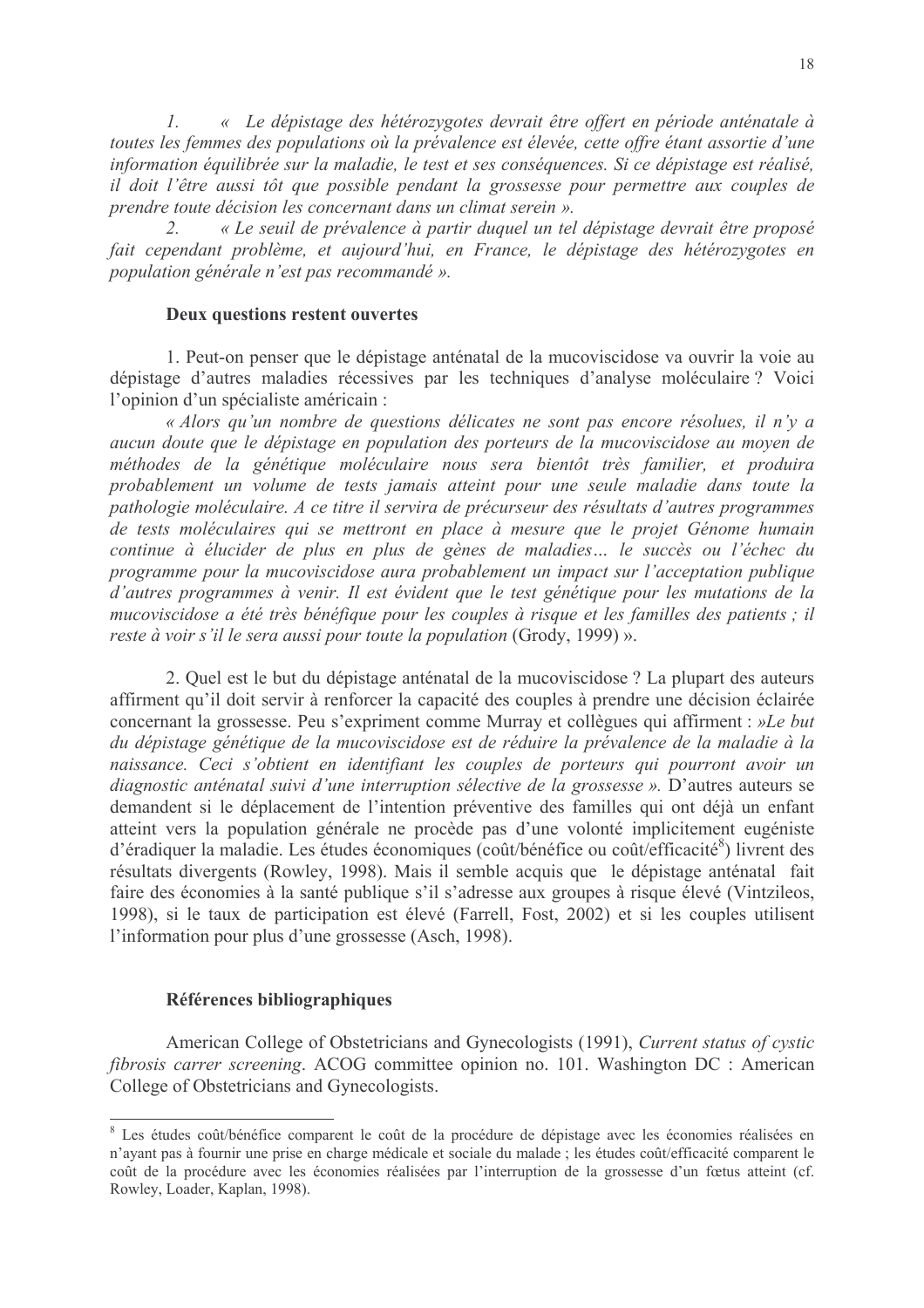American College of Obstetricians and Gynecologists, American College of Medical Genetics (2001), Preconception and Prenatal Carrier Screening for Cystic Fibrosis, Clinical and Laboratory Guidelines, 31 p.

Asch D.A. et al. (1996), "Genetic screening for reproductive planning : methodologic and conceptual issues in policy analysis", Am J Public Health, 86 : 684-90.

Asch D.A. et al. (1998), "Carrier screening for cystic fibrosis: costs and clinical outcomes", Med Decis Making, 18, 2: 202-12.

Bekker H. et al. (1994), "The impact of population based screening for carriers of cystic fibrosis", *J Med Genet*, 31, 5:364-8.

Brock D.J. (1995), "Heterozygote screening for cystic fibrosis", *Eur J Human Genet*,  $3, 1: 2-13.$ 

Brock D.J. (1996), "Prenatal screening for cystic fibrosis : 5 years' experience reviewed", *Lancet*, 347, 8995 : 148-50.

Clausen H. et al. (1996), "Psychological and social impact of carrier screening for cystic fibrosis among pregnant woman (sic.) – a pilot study", *Clin Genet*,  $49 : 200-5$ .

Cuckle H.S. et al. (1995), « Cost effectiveness of antenatal screening for cystic fibrosis », *BMJ*, 311 : 1460-1464.

Danish Council of Ethics (1993), Ethics and mapping of the human genome, Genetic screening.

Delvaux I. et al. (2001), "Carrier screening for cystic fibrosis in a prenatal setting", Genet Test, 5, 2 : 117-25.

Dierickx K (2003), « Dépistage génétique : y a-t-il un consentement éclairé ? » Laennec, 1:7-20.

Dommergues M., Aymé S., Janiaud P., Séror V. (dir.), Diagnostic prénatal, pratiques et enjeux, INSERM (Questions en santé publique), 574 p.

Farrell P.M., Fost N. (2002), "Prenatal screening for cystic fibrosis: Where are we now ?" J.Pediatr. 141: 758-63.

Grody W.W. (1999), "Cystic Fibrosis, Molecular Diagnosis, Population Screening, and Public Policy", Arch Pathol Lab Med, 123: 1041-6.

Henneman L., Poppelaars F.A., ten Kate L.P. (2002), "Evaluation of cystic fibrosis carrier screening programs according to genetic screening criteria", *Genet Med*, 4, 4:241-9.

Henneman L. et al. (2002), "Preconception cystic fibrosis carrier couple screening : impact, understanding, and satisfaction", Genet Test, 6,3 : 195-202.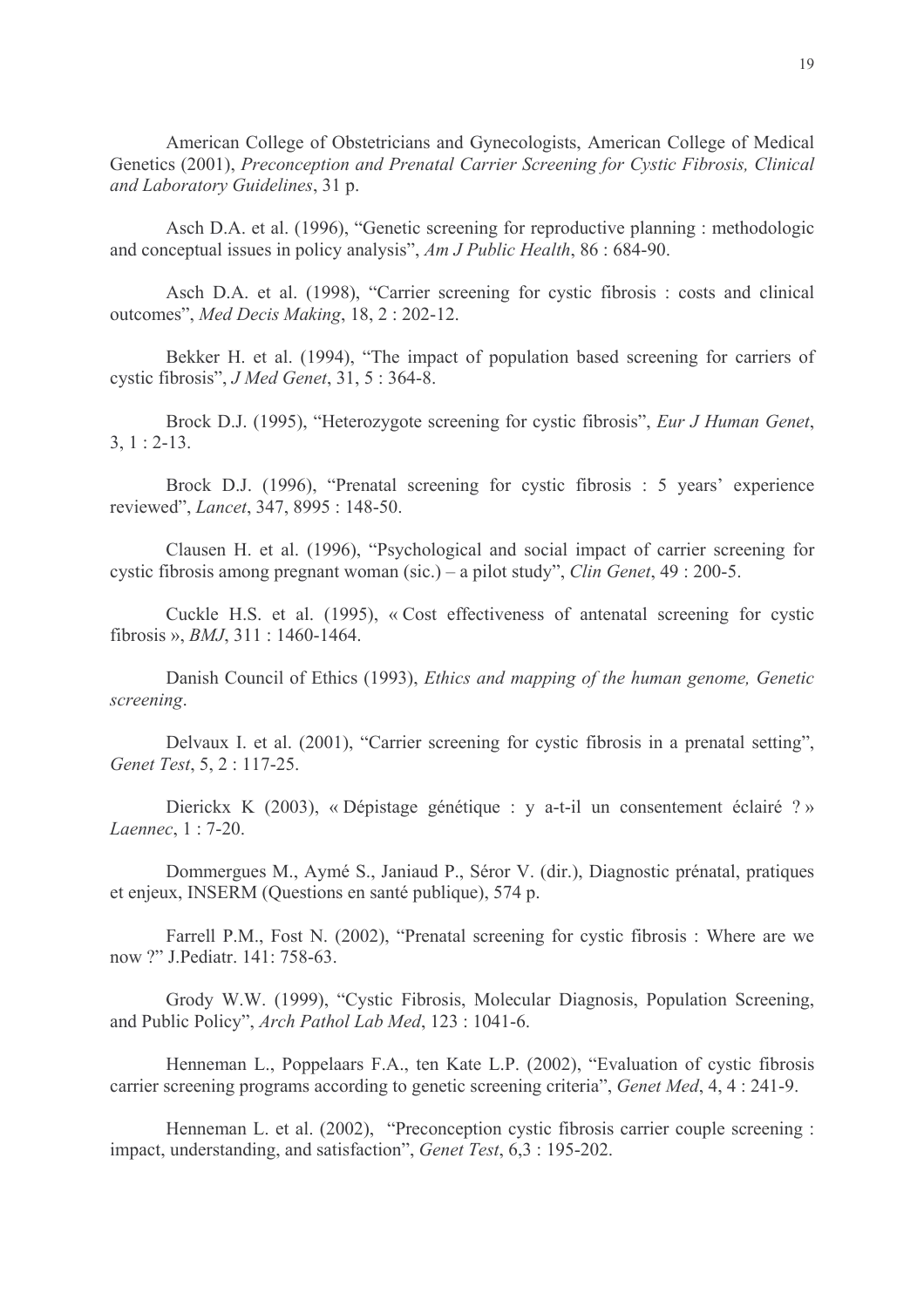Henneman L. et al. (2003), "Offering preconceptional cystic fibrosis carrier couple screening in the absence of established preconceptional care services", Community Genet, 6, 1  $: 5-13.$ 

Jung U. et al. (1994), "Acceptability of carrier screening for cystic fibrosis during pregnancy in a German population", Hum Genet, 94 : 19-24.

Levenkron J.C., Loader S., Rowley P.T. (1997), "Carrier Screening for Cystic Fibrosis : Test Acceptance and One Year Follow-Up", Am J Med Genet, 73 : 378-86.

Loeben G.L., Marteau T.M., Wilfond B.S. (1998), "Mixed messages : presentation of information in cystic firosis screening pamphlets",  $AmJHum Genet$ , 63, 4 : 1181-9.

Mennuti M.T., Thomson E., Press N. (1999), "Screening for cystic fibrosis carrier state", Obstetrics & Gynecology, 93, 3: 456-461.

Mitchell J. et al. (1993), "What young people think and do when the option for cystic fibrosis carrier testing is available", *J Med Genet*, 30, 7 : 538-42.

Murray J. et al., (1999), "Screening for cystic fibrosis", Health Technology Assessment, 3,8 (Executive Summary), 5 p.

National Institutes of Health, "Genetic testing for cystic fibrosis . National Institutes of Health Consensus Development Conference Statement on genetic testing for cystic fibrosis", Arch Intern Med, 1999; 159, 14: 1529-39.

National Screening Committee, Antenatal Sub-Group (2002), *Antenatal screening for* cystic fibrosis : Workshop, 4 p.

Nielsen R., Gyrd-Hansen D. (2002), "Prenatal screening for cystic fibrosis : an economic analysis", *Health Econ.* 11, 4:285-99.

Peckham, C., Communication orale, 2003.

Poppelaars F.A. et al. (2003), "Possibilities and barriers in the implementation of a preconceptional screening programme for cystic fibrosis carriers : a focus group study". Public Health, 117, 6:396-403.

Rowley P.T., Loader S., Kamlan R.M. (1998), "Prenatal Screening for Cystic Fibrosis Carriers: An Economic Evaluation", Am J Human Genet, 63 : 1160-74.

Schmidtke J. (1998). "A Commentary on the NIH Consensus Development Statement 'Genetic Testing for Cystic Fibrosis'", Community Genetics, 1:53-6.

Scotet V. et al. (2000), "Neonatal screening for cystic fibrosis in Britanny, France: assessment of 10 years' experience and impact on prenatal diagnosis", *Lancet*, 356, 9232 : 789-94

"Statement from the National Institutes of Health Workshop on Population Screening for the Cystic Fibrosis Gene", N Engl J Med 1990; 323:70-1.